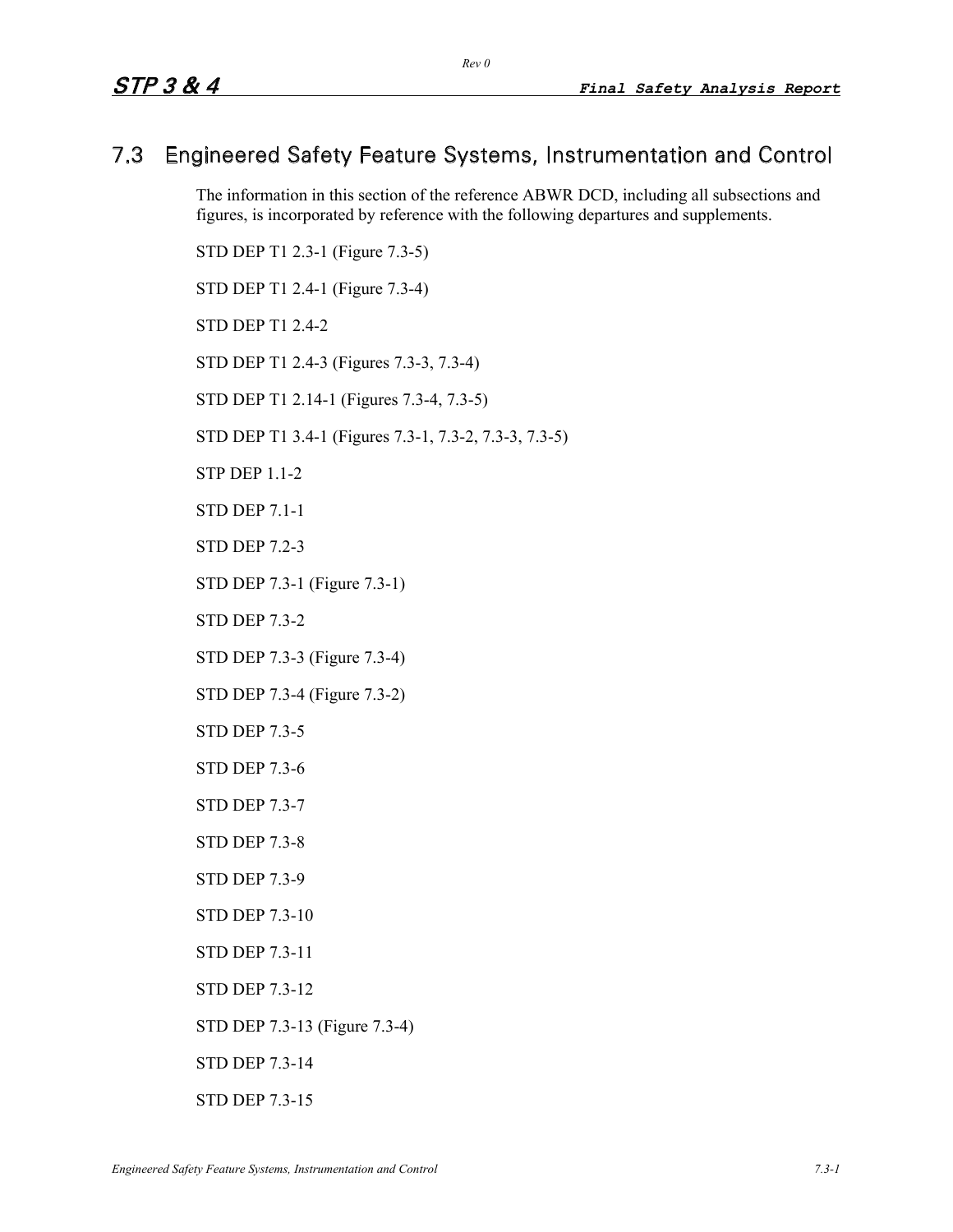STD DEP 7.3-16

STD DEP 7.3-17

STD DEP 7.3-18 (Figures 7.3-1, 7.3-2)

STD DEP 7.7-2

STD DEP Admin (Figure 7.3-5)

## 7.3.1 Description

## 7.3.1.1.1.1 High Pressure Core Flooder System Instrumentation and Controls

STD DEP T1 3.4-1

STD DEP 7.1-1

STD DEP 7.3-1

STD DEP Admin

(2) Supporting Systems (Power Supplies)

*Supporting systems for the HPCF I&C consist only of the instrumentation, logic and motive power supplies. The controls instrumentation and logic power is obtained from the SSLC* ESF Logic and Control (ELCS) *Division 2 and 3, 120 VAC UPS buses (Section 8.3). The logic power is as described in Section 7.2 for the RPS portion of the SSLC* Reactor Trip and Isolation System (RTIS)*.*

- *(3) Equipment Design* 
	- *(w) Initiating Circuits*

*Reactor vessel low water level is monitored by four level transmitters (one in each of the four electrical divisions) that sense the difference between the pressure due to a constant reference leg of water and the pressure due to the actual height of water in the vessel. Each level transmitter provides an input to local multiplexer units which perform signal conditioning and* a remote digital logic controller (RDLC) for *analog-to-digital conversion. The formatted, digitized sensor input is* transmitted *with other sensor signals over an optical fiber data link to the logic processing units in the main control room. All four transmitter signals are fed into the two-out-of-four logic for each of the two divisions (II & III). The initiation logic for HPCF sensors is shown in Figure 7.3-1.* 

*The HPCF System is initiated on receipt of a reactor vessel low water level signal (Level 1.5) or drywell high-pressure signal from the trip logic. The HPCF System reaches its design flow rate within 36 seconds of receipt of initiation signal* in a time interval consistent with Table 6.3-1*. Makeup water is discharged to the reactor vessel until the reactor high water level is*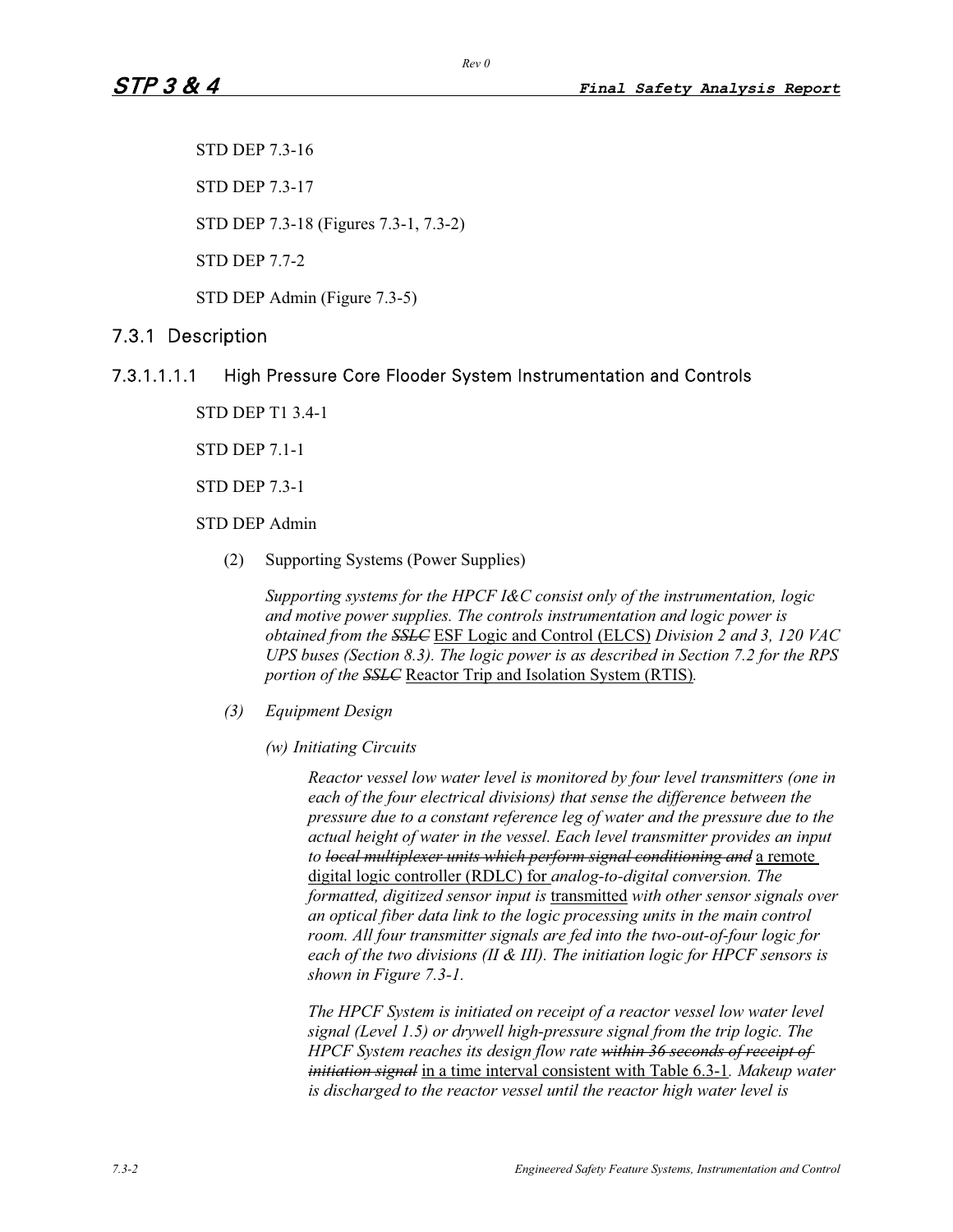*reached. The HPCF System then automatically stops flow by closing the injection valve if the high water level signal is available.* 

*(d) Redundancy and Diversity* 

The following standard supplement provides reference to additional information.

For additional diverse HPCF features to mitigate potental common-mode failure conditions, see the discussion in Subsection 7C.5.

*(e) Actuated Devices* 

*The HPCF valves must be opened sufficiently to provide design flow rate within 36 seconds from receipt of the initiation signal* the time interval consistent with Table 6.3-1.

*(f) Separation*

*Separation within the ECCS is such that no single design basis event, in conjunction with an additional single failure, can prevent core cooling when required. Control and electrically driven equipment wiring is segregated into three separate electrical divisions, designated I, II and III (Figure 8.3-1).*  Initiation sensor inputs are from all four divisions. *HPCF is a two-division system utilizing Divisions II and III. HPCF control logic, cabling, manual controls and instrumentation are arranged such that divisional separation is maintained. System separation and diesel loading are shown in Table 8.3-1.* 

*(g) Testability*

*The high-pressure core flooder (HPCF) instrumentation and control system is capable of being tested during normal unit operation to verify the operability of each system component. Testing of the initiation transmitters which are located outside the drywell is accomplished by valving out each transmitter, one at a time, and applying a test pressure source. This verifies the operability of the transmitter, as well as the calibration range. The analog sensor inputs are calibrated at the analog inputs of the remote multiplexing units RDLCs. With a division-of- sensors bypass in place, calibrated, variable signals are injected in place of the sensor signals and monitored at the SSLC* ELCS *control room panels for linearity, accuracy, fault response, and downscale and upscale trip response.* 

*(i) Operational Considerations* 

*See Chapter 16 for setpoints and margins.* The safety system setpoints are listed in the Instrument Setpoint Summary Report as described in 7.1.2.1.4.1.

## 7.3.1.1.1.2 Automatic Depressurization Subsystem Instrumentation and Controls

STD DEP 7.1-1

STD DEP 7.3-2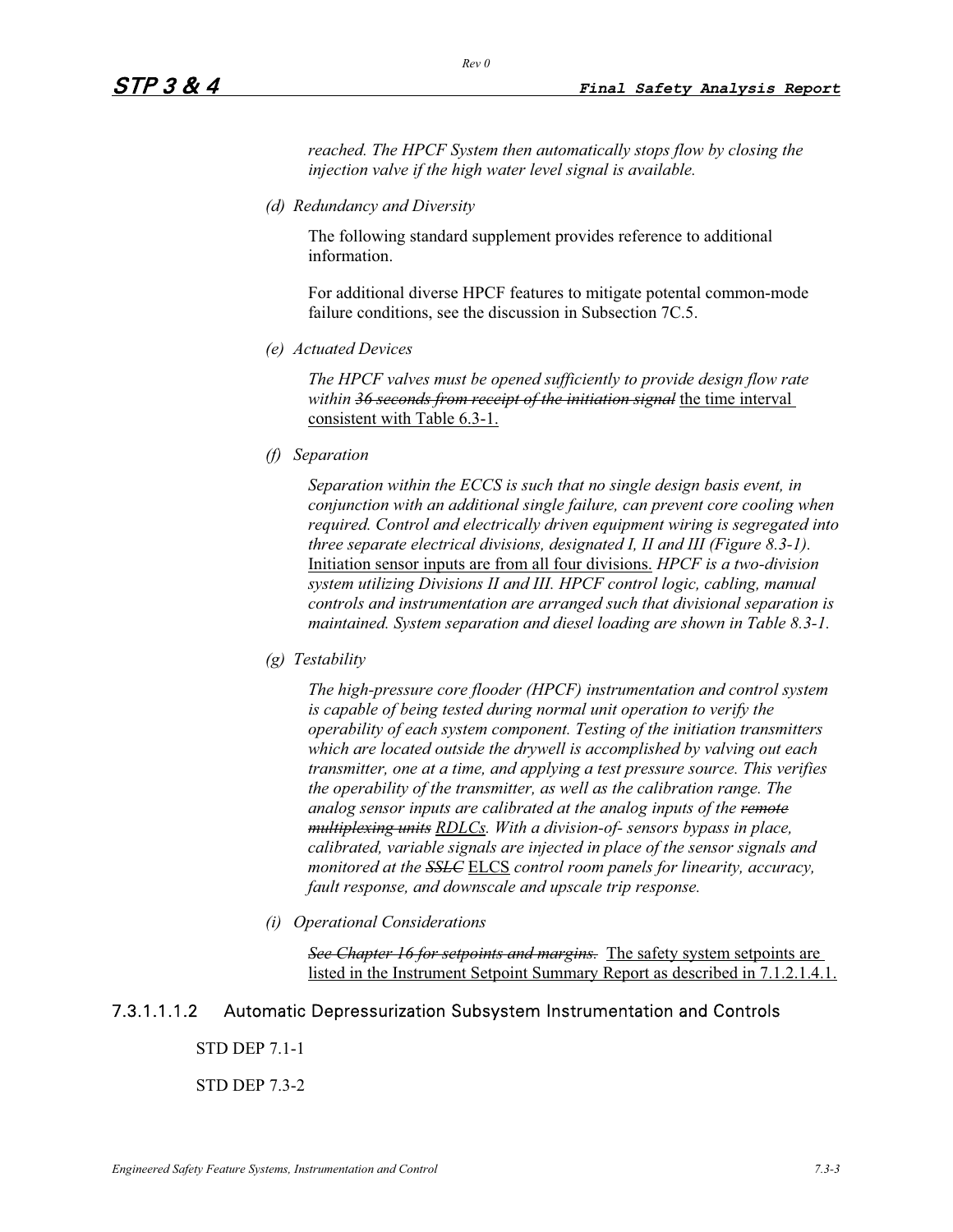- STD DEP 7.3-3
- STD DEP 7.3-4
- STD DEP 7.3-5
- STD DEP 7.3-6
- STD DEP 7.3-7
- STD DEP 7.3-8
- STD DEP 7.3-16
- STD DEP 7.7-2

### STD DEP T1 3.4-1

*(1) System Identification* 

*Automatic safety/relief valves (SRVs) are installed on the main steamlines inside the drywell. The valves can be actuated in two ways: (1) they will relieve pressure by actuation with electrical power* by pneumatic action *or (2) by mechanical actuation without power. The suppression pool provides a heat sink for steam relieved by these valves. Relief valve operation may be controlled manually from the control room to hold the desired reactor pressure. Eight of the SRVs are designated as Automatic Depressurization Subsystem (ADS) valves and are capable of operating from either ADS logic or safety/relief logic signals. The safety/relief logic is discussed in Paragraph (4). Automatic depressurization by the ADS is provided to reduce the pressure during a loss-of-coolant accident in which the HPCF and RCIC Systems are unable to restore vessel water level. This allows makeup of core cooling water by the low pressure makeup system (RHR/LP flooding mode).* 

#### *(3) Equipment Design*

*The ADS accumulators are sized to operate the SRV one time at drywell design pressure or five times at normal drywell pressure, following failure of the pneumatic supply to the accumulator. Sensors provide inputs to local multiplexer units which perform signal conditioning and* an RDLC for *analog-to-digital conversion. The formatted, digitized sensor inputs are multiplexed* transmitted *with other sensor signals over an optical data link to the logic processing units in the main control room. All four transmitter signals are fed into the two-out-of-four logic for each of two divisions, either of which can actuate the ADS. Station batteries and SSLC* ELCS *power supplies energize the electrical control circuitry. The power supplies for the redundant divisions are separated to limit the effects of electrical failures. Electrical elements in the control system energize to cause the relief valves to open.* 

*(a) ADS Initiating Circuits*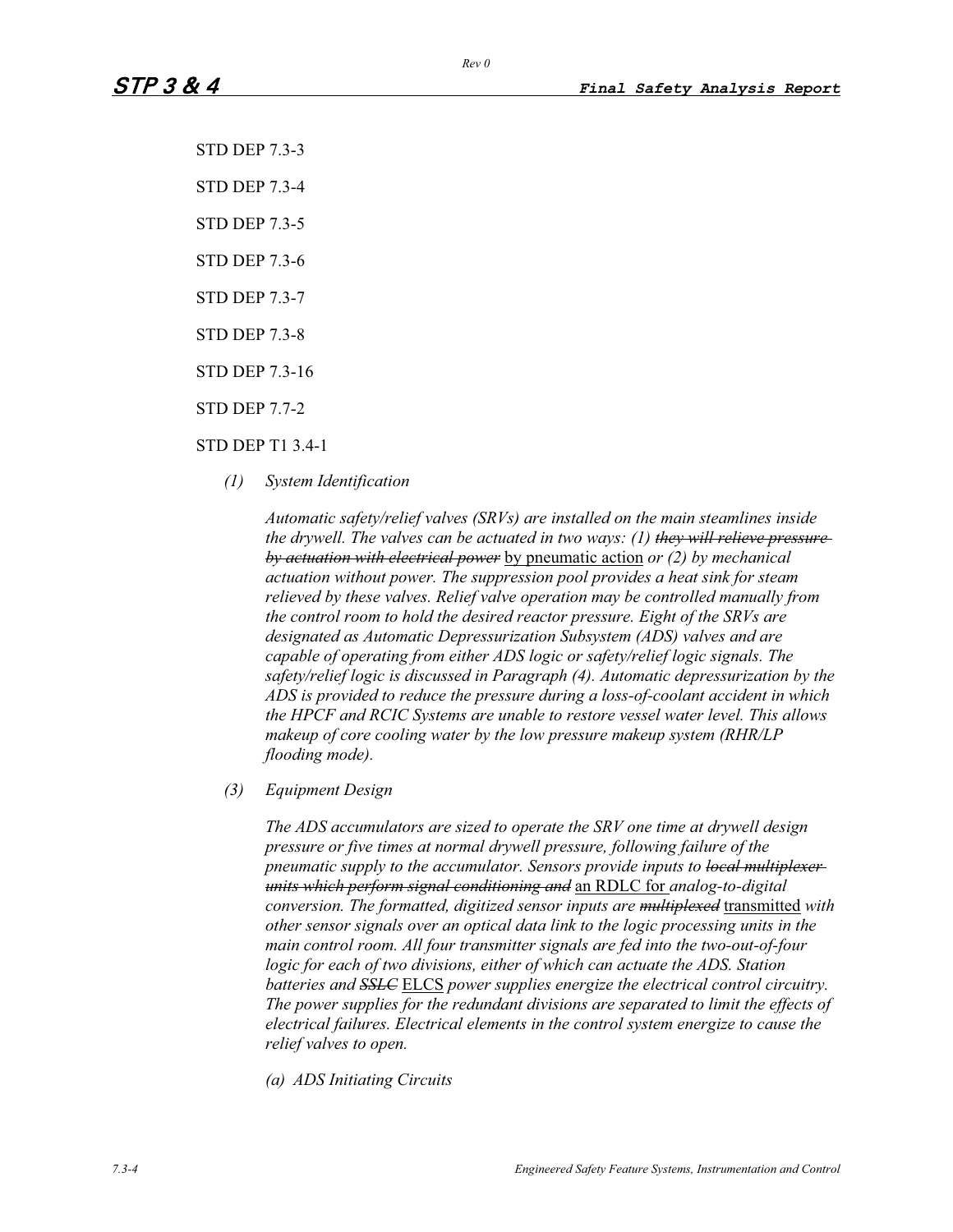*The level transmitters used to initiate one ADS logic are separated from those used to initiate the other ADS logic. Reactor vessel low water level is detected by eight* four *transmitters that measure differential pressure.* These transmitters are located in each of the four electrical divisions. The level 1 output used by ADS is divisionally isolated and sent to each of the two divisions of ADS logic. The two out of four voting logic occurs in each ADS Division. ADS is located in Division I and II. *Drywell high pressure is detected by four pressure transmitters. All the vessel level and drywell highpressure transmitters are located in the Reactor Building outside the drywell. The drywell high-pressure signals are arranged to seal-in the control circuitry. They must be manually reset to clear.* 

*(b) Logic and Sequencing* 

*Two parameters of initiation signals are used for the ADS: drywell high pressure and reactor vessel low-low* below *water level (Level 1)* or reactor vessel water below Level 1 alone after a time delay*. Two-out-of-four of each set of signals must be present throughout the timing sequence to cause the SRVs to open. Each parameter separately seals itself in and annunciates following the two-out-of-four logic confirmation. Low Water Level 1 is the final sensor to initiate the ADS.* 

*After receipt of the initiation signals and after a delay provided by time delay elements, each of the two solenoid pilot gas valves is energized. This allows pneumatic pressure from the accumulator to act on the gas cylinder operator. The gas cylinder operator opens and holds the relief valve open. Lights in the main control room indicate when the solenoid- operated pilot valves are energized to open* or closed for *a safety/relief valve. Linear variable differential transformers (LVDTs) mounted on the valve operators verify each valve position to the Performance Monitoring and Control System (PMCS), and the annunciators.*

*Manual reset circuits are provided for the ADS initiation signal and the two parameter sensor input logic signals. An attempted reset has no effect if the two-out-of-four initiation signals are still present from each parameter (high drywell pressure and low-low reactor water level* below Level 1*). However, a keylocked* an *inhibit switch is provided for each division which can be used to take one ADS division out of service for testing or maintenance during plant operation. This switch is ineffective once the ADS timers have timed out and thus cannot be used to abort and reclose the valves once they are signalled to open. The inhibit mode is continuously annunciated in the main control room.* 

*Manual actuation pushbuttons are provided to allow the operator to initiate ADS immediately (no time delay) if required. Such initiation is performed by first rotating the collars* collar *surrounding the pushbuttons for each of two channels* pushbutton *within one of the two divisions. An annunciator will sound to warn the operator that the ADS is armed for that division. If the two pushbuttons are* pushbutton is *then depressed, the ADS valves will open, provided the ECCS pump(s) running permissives are present. Though such*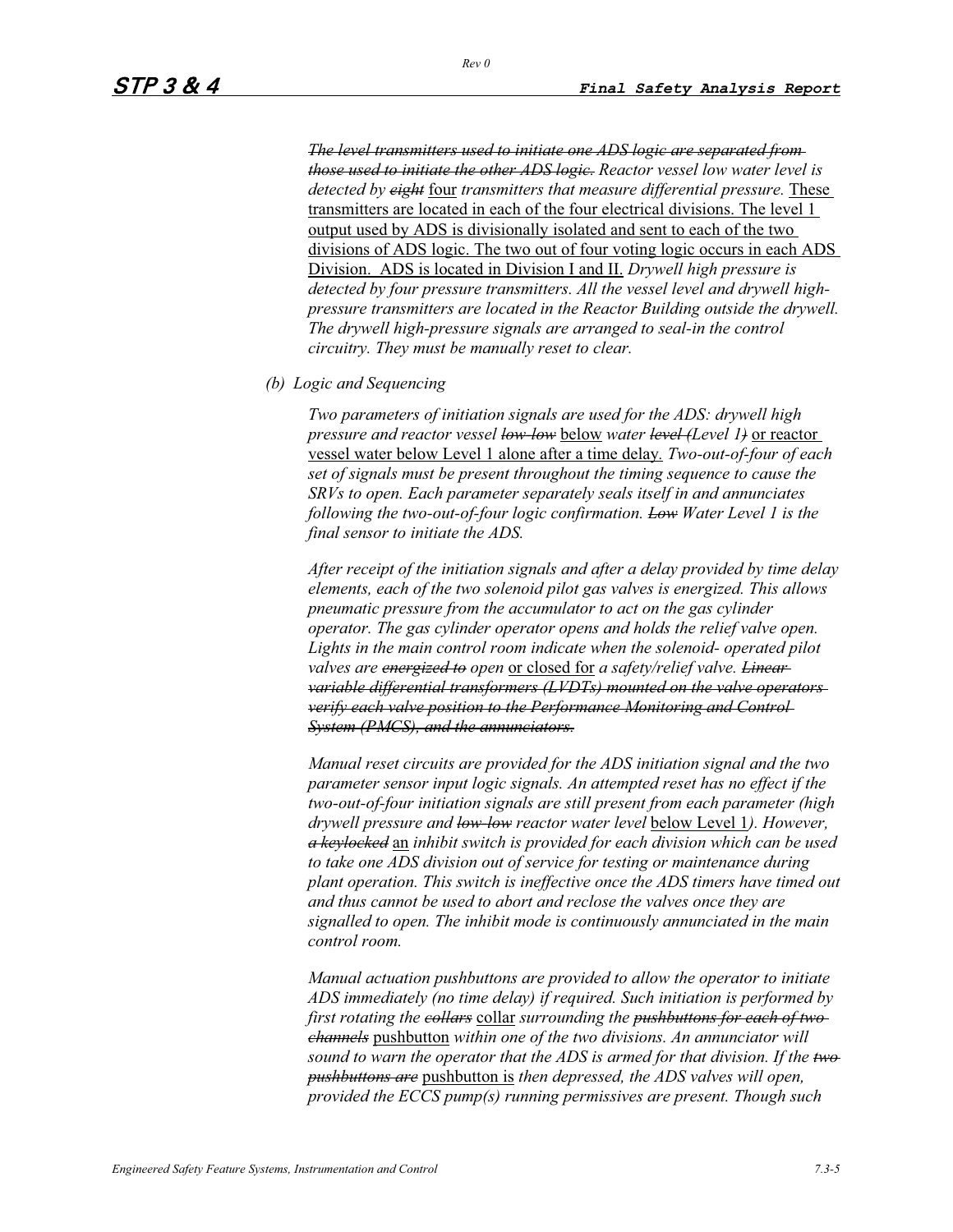*manual action is immediate, the rotating collar permissives and duality of button sets* permissive, *combined with annunciators assure manual initiation of the ADS to be a deliberate act.* 

*A control switch is available in the main control room for each SRV, including the ones associated with the ADS. Each switch is associated with one SRV. The eighteen SRVs are divided into three groups of six for pressure relief operation and are powered by Division I, II or III of the Class 1E 125 VDC busses. The three electrical divisions maintain electrical separation consistent with the required operability, though its function is not required for safety. The switches are three-position keylock- type, OFF-AUTO-OPEN, located on the main control board. The OPEN position is for manual SRV operation. Manual opening of the relief valves provides a controlled nuclear system cooldown under conditions where the normal heat sink is not available.*

*(c) Bypasses and Interlocks* 

*There is one manual ADS inhibit switch in the control room for each ADS*  logic and control division which will inhibit ADS initiation, if ADS has not *initiated. The primary purpose of the inhibit switch is to remove one of the two ADS logic and control divisions from service for testing and maintenance during plant operation. The ADS is interlocked with the HPCF and RHR Systems by means of pressure sensors located on the discharge of these pumps. Manual ADS bypasses the timers and immediately opens the ADS valves, provided the ECCS pump(s) running permissives are present. The rotating collar permissives and duality of button sets* need to rotate the collar before depressing the pushbutton, *combined with annunciators*, *assure manual initiation of ADS to be a deliberate act.* 

*(d) Redundancy and Diversity* 

*The ADS is initiated by high drywell pressure and/or low reactor vessel water level* Level 1*. The initiating circuits for each of these parameters are redundant as described by the circuit description of this section. Diversity is provided by the HPCF System* and RCIC Systems.

*(f) Separation*

*Separation of the ADS is in accordance with criteria stated in Section 7.1. ADS is a Division I (ADS 1) and Division II (ADS 2) system, except that only one set of relief valves is supplied. Each ADS relief valve can be actuated by any one of three solenoid pilot valves supplying nitrogen gas to the relief valve gas piston operators. One of the ADS solenoid pilot valves is operated by Division I logic and the other by Division II logic. The third solenoid pilot is used for non-ADS operation.* The non-ADS SRV function solenoid pilot valves are powered from Division I, II or III Class 1E DC bus. *Control logic manual controls and instrumentation are mounted so that Division I and Division II separation is maintained. Separation from Divisions III and IV is likewise maintained.*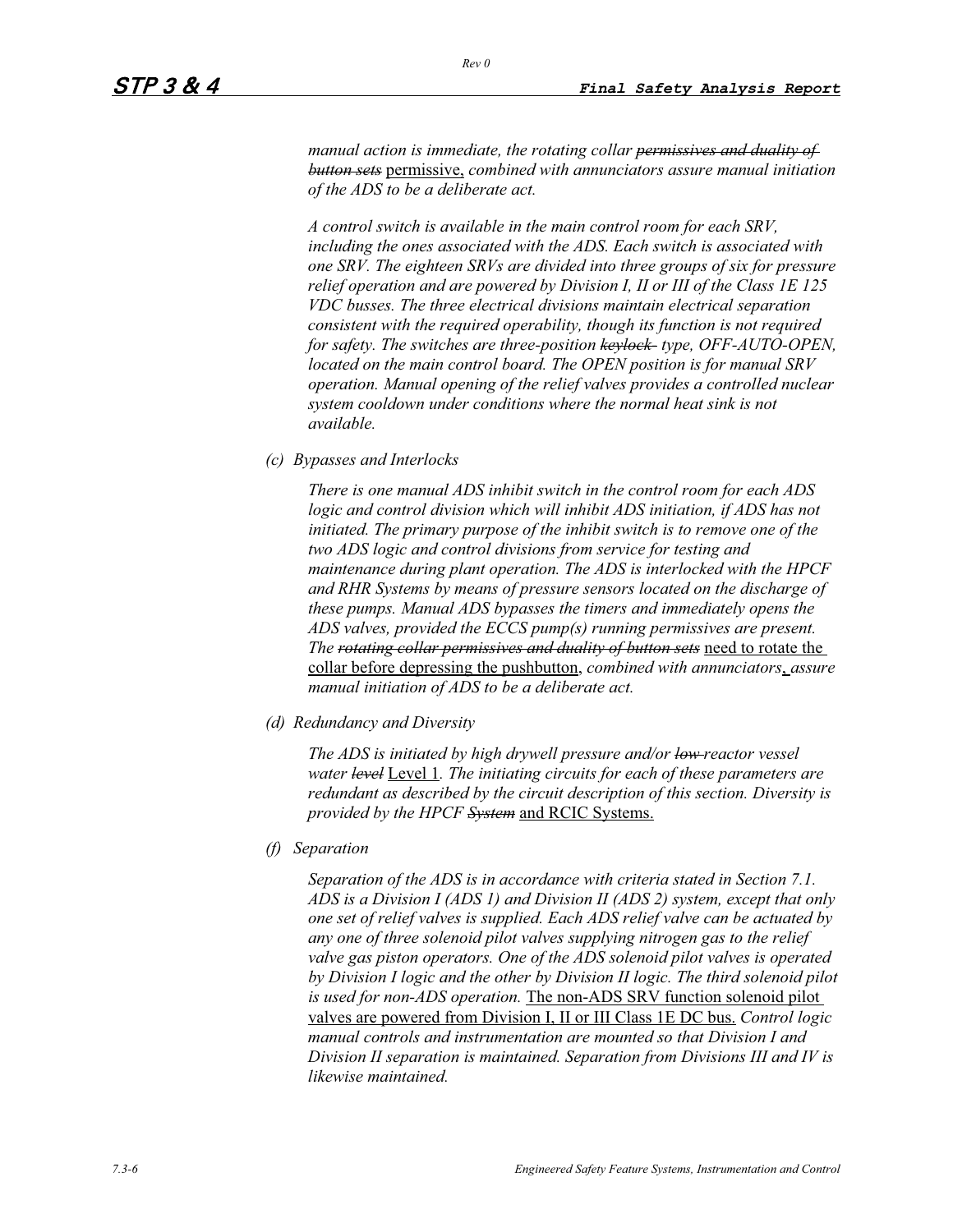# *(g) Testability*

*The ADS has two complete control logics, one in Division I and one in Division II. Each control logic has two circuits, both of which must operate to initiate ADS. Both circuits contain time delay logic to give the HPCF System an opportunity to restore water level. The ADS instrument channels signals are verified by cross comparison between the channels which bear a known relationship to each other. Indication for each instrument channel is available on displays associated with the SSLC* ELCS*. The logic is tested continuously by automatic self-test circuits. The STS (the sixth test), discussed in RPS testability (Subsection 7.1.2.1.6) is also applicable here for the ADS. The instrument channels are automatically verified every ten minutes* manually verified in accordance with technical specification requirements*. Testing of ADS does not interfere with automatic operation if*  required by an initiation signal. The pilot solenoid valves can **also** be tested. *when the reactor is not pressurized.*

#### *(h) Environmental Considerations*

*The signal cables, solenoid valves, SRV operators and accumulators, and RV low-water level instrument lines are the only essential I&C equipment for the ADS located inside the drywell. These items will operate in the most severe environment resulting from a design basis LOCA (Section 3.11). Gamma and neutron radiation is also considered in the selection of these items. Equipment located outside the drywell (viz., the RPV level and DW pressure transmitters and multiplex* data communication *interfaces) will also operate in their normal and accident environments.* 

#### *(i) Operational Considerations*

*A temperature element is installed on the SRV discharge piping several feet from the valve body. The temperature element provides input to a multipoint recorder and interfaces with the PMCS computer* historian function *in the control room to provide a means of detecting SRV leakage during plant operation. When the temperature in any SRV discharge pipeline exceeds a preset valve, an alarm is sounded in the main control room. The alarm setting is enough above normal rated power drywell ambient temperatures to avoid spurious alarms, yet low enough to give early indication of SRV leakage.*

*Refer to Chapter 16 for setpoints and margin.* The safety system setpoints are listed in the Instrument Setpoint Summary Report as described in 7.1.2.1.4.1.

## 7.3.1.1.1.3 Reactor Core Isolation Cooling (RCIC) System—Instrumentation and Controls

STD DEP T1 2.4-3

STD DEP T1 3.4-1

STD DEP Admin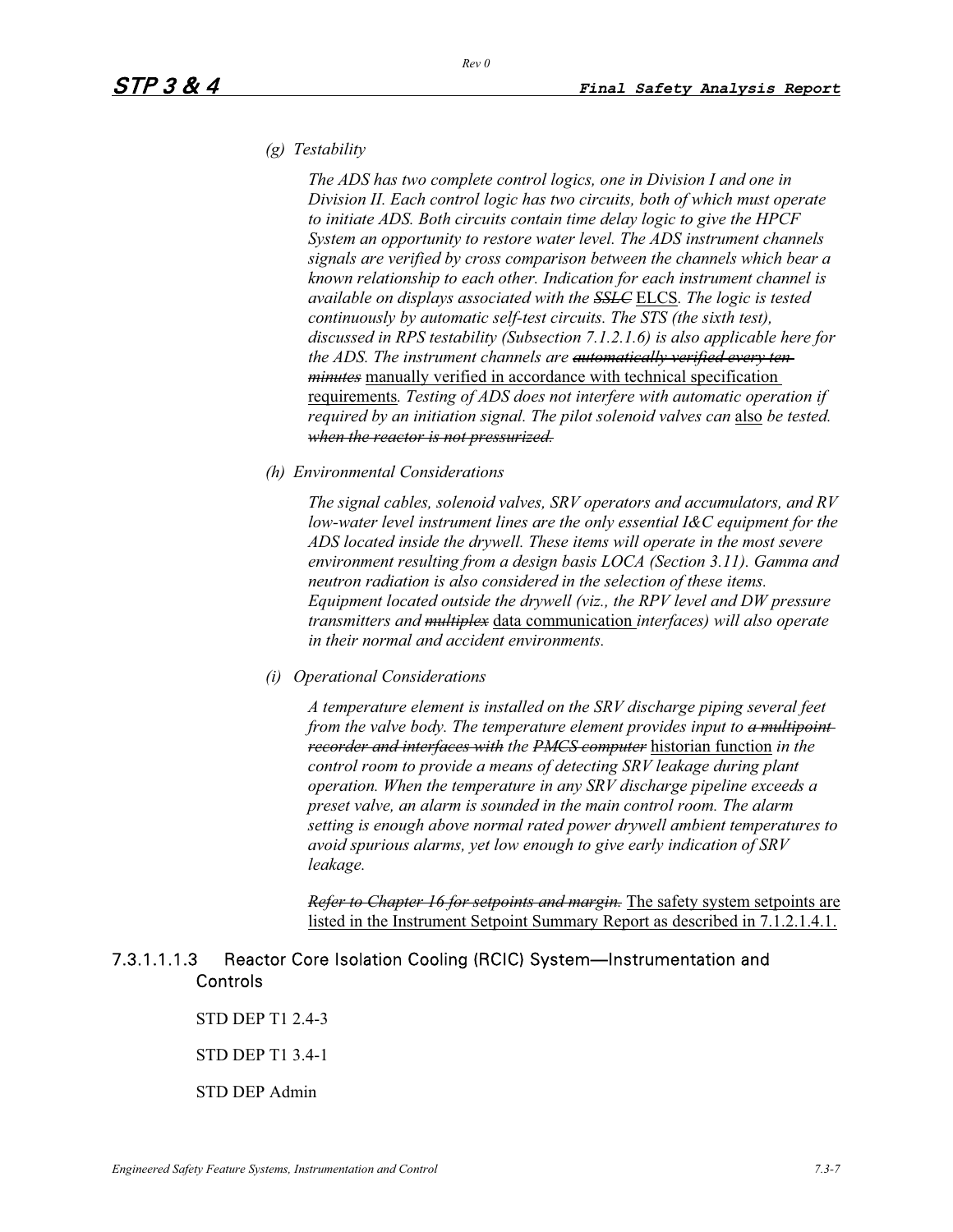### *(3) Power Sources*

*The RCIC System is* primarily *powered by the Division I 125 VDC system*. *except,*  Exceptions include *for the isolation valves for steam supply.* the *Inboard* inboard *isolation valves* (including the steam line warm-up valve) which *are powered by 480 VAC Division I and* the *outboard* steam supply isolation valve is *valves are powered by 125 VDC Division II.* The logic power is as described in Section 7.1 for ELCS.

### *(4) Equipment*

*When actuated, the RCIC System pumps demineralized water from the condensate storage tank to the reactor vessel. The suppression pool provides an alternate source of water. The RCIC System includes a 100% capacity steam- driven turbine which drives a 100% capacity pump assembly, turbine and pump accessories, piping, valves, and instrumentation necessary to implement several flow paths. The arrangement of equipment and control devices is shown in Figure 5.4-8 (RCIC P&ID).* 

*Level transducers* transmitters *used for the initiation and* stopping RCIC *tripping and pressure transducers for isolation of the RCIC System are provided by the Nuclear Boiler System and are shared by other system channels within each division.* High drywell pressure signals are provided by the Nuclear Boiler System and are also shared by other system channels within each division. *They* These *are located on instrument panels outside the drywell but inside the containment* Reactor Building*. The only operating components of the RCIC System that are located inside the drywell are the inboard steamline isolation valve and the steamline warmup line isolation valve.* 

*The rest of the RCIC System normal I&C components are located in the Reactor Building. Cables connect the sensors (via the multiplexed optical data links described in Appendix 7A)* (via the Essential Communication Function) *to control circuitry in the main control room. Control system details are shown in Figure 7.3- 3.*

*A design flow functional test of the RCIC System may be performed during normal plant operation by drawing suction from the suppression pool and discharging through a full flow test return line to the suppression pool. The discharge valve to the reactor vessel remains closed during the test and reactor operation remains undisturbed. All components of the RCIC System are capable of individual functional testing during normal plant operation. Control system decisions will provide automatic return from test to operating mode if RCIC System initiation is required. There are three* two *exceptions:*

- *(i) The flow controller in manual mode. This feature provides operator flexibility during system operation.* Not used
- *(ii) Steam inboard/outboard isolation valves* are *closed. Closure of either or both requires operator action to properly sequence their opening. (an alarm sounds when either of these valves leaves the fully open position).*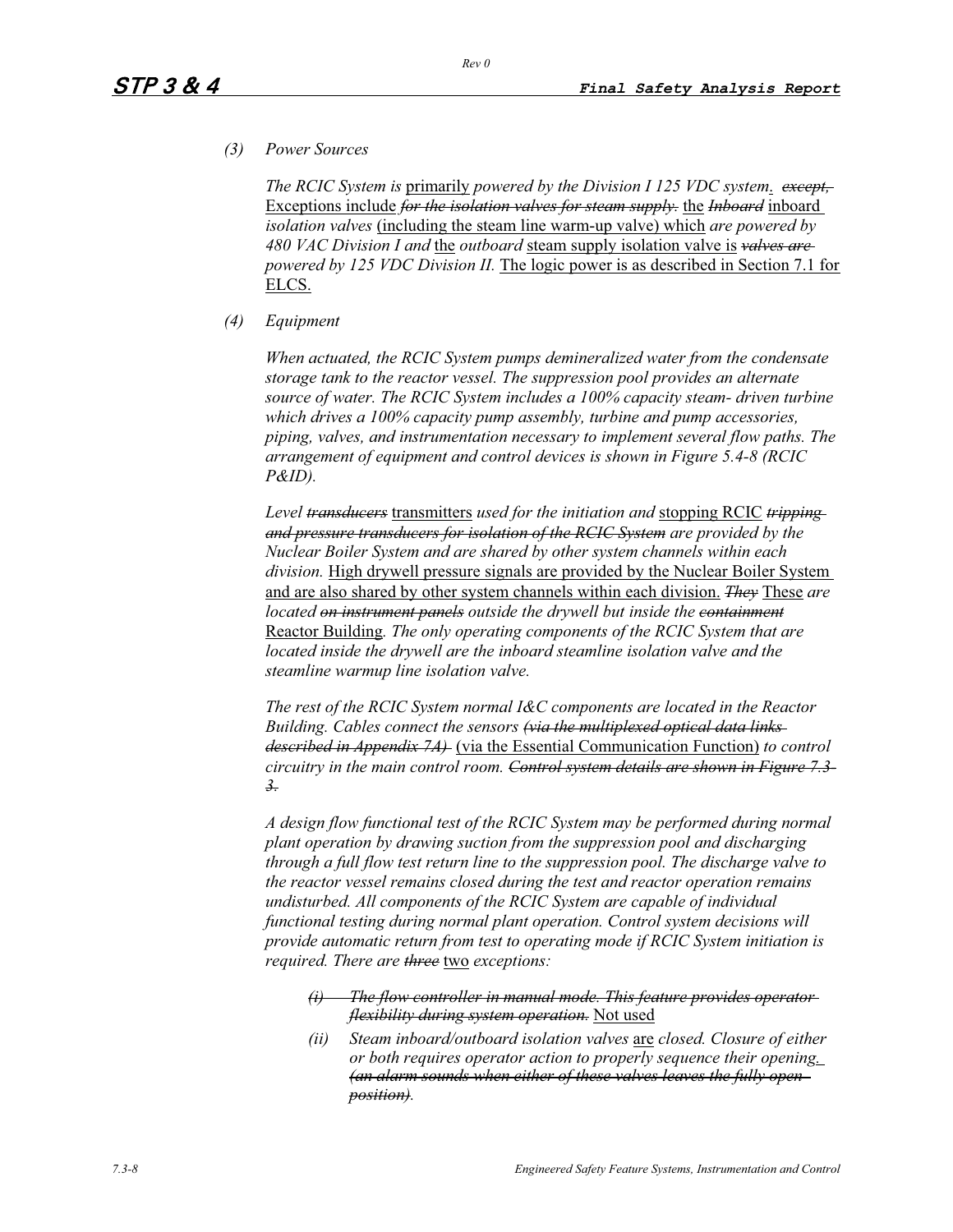- *(iii) Breakers have been manually racked out of service. This condition is indicated in the main control room.*
- *(a) Initiating Circuits*

*The RCIC System is initiated upon receipt of a high drywell pressure signal or a reactor vessel low water level* Level 2 *signal. High drywell pressure is monitored by four shared pressure transmitters (one from each division) in the Nuclear Boiler System. Reactor vessel low water level is monitored by four shared level transducers* transmitters *(one from each of the four electrical divisions) in the NBS that sense the pressure difference between a constant reference leg of water and the actual height of water in the vessel.* 

*Each transducer* transmitter *supplies a signal to a local multiplexer unit which performs signal conditioning and* for *analog-to-digital conversion*. *(Appendix 7A). The formatted, digitized sensor inputs are multiplexed* transmitted *with other sensor signals over an optical data link to the logic processing units in the main control room. All four transmitter signals are fed into the two-out-of-four logic for RCIC initiation.* 

*The sensing lines for the transducers* transmitters *are physically separated from each other and tap off the reactor vessel at each of the four quadrants of the containment structure associated with the appropriate electrical divisions.*

*The RCIC System is initiated automatically after receipt of either of the two parameters just described and produces the design flow rate within 30 seconds* in a time interval consistent with Table 6.3-1*. The system then functions to provide design makeup water flow to the reactor vessel until the amount of water delivered to the reactor vessel is adequate to restore vessel level. The RCIC turbine will shut down automatically upon receipt of high reactor water level* 8 *(two- out-of-four). The controls are arranged to allow manual startup, operation, and shutdown.* 

*The RCIC turbine is functionally controlled as shown in Figure 7.3-3 (RCIC IBD)* by an internal turbine flow controller*. The turbine governor limits the turbine speed and adjusts the turbine steam control valve* inlet *so that design pump discharge flow rate is obtained. The flow signal used for automatic control of the turbine is derived from a differential pressure measurement across a flow element in the RCIC System pump discharge line* within the turbine. All flow controls are internal to the combined turbine pump*.*

*The turbine is automatically shut down by tripping the turbine and closing the throttle valve if any of the following conditions are detected:* 

- *(i) Turbine overspeed*
- *(ii) High turbine exhaust pressure*
- *(iii) RCIC auto-isolation signal*
- *(iv) Low pump suction pressure*
- *(v) Reactor vessel high water level (Level 8)*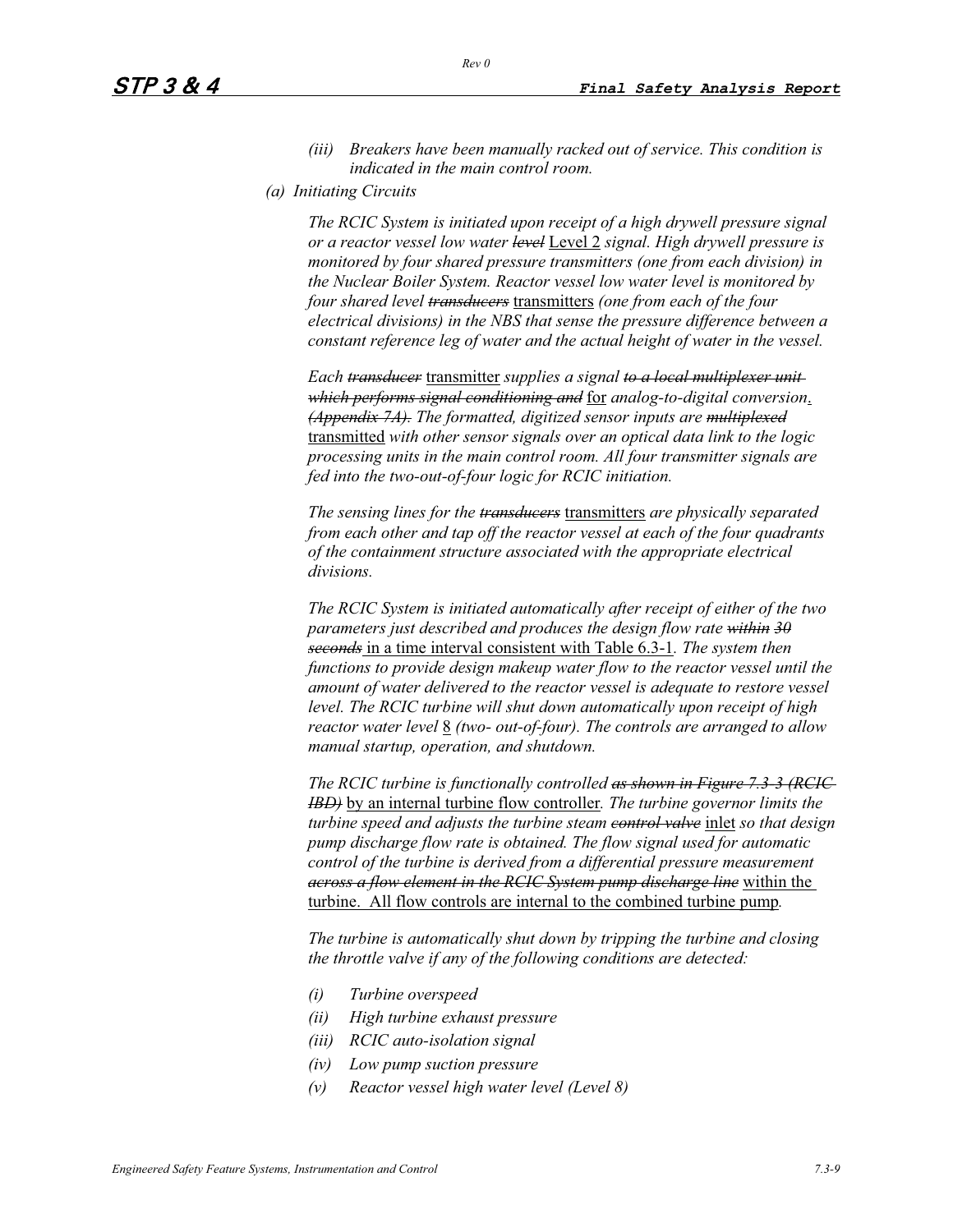### *(vi) Manual trip actuated* activated *by the operator (provided autoinitiating signal is not present)*

*Turbine overspeed indicates a malfunction of the turbine control mechanism. High turbine exhaust pressure indicates a* an *condition that threatens the physical integrity of* obstruction in *the exhaust line. Low pump suction pressure warns that cavitation and lack of cooling can cause damage to the pump which could place it out of service. A turbine trip* RCIC shutdown *is initiated for these conditions so that if the causes of the abnormal conditions can be found and corrected, the system can be quickly restored to service. Turbine overspeed is* first *detected by a standard turbine* an electrical overspeed sensor, and secondly by a throw-out pin *overspeed mechanical device. Four pressure sensors are used to detect high* High *turbine exhaust pressure; any one sensor can initiate turbine shutdown. One* Two *pressure sensor is* sensors can be *used to detect low RCIC System pump suction pressure* (only one of these need to function since the logic is structured such that one can be in calibration at any time).

RCIC is automatically isolated on detection or high steam flow or high temperature in the RCIC room. Either of these is an indication of a steam line leak or break.

*High water level in the reactor vessel indicates that the RCIC System has performed satisfactorily in providing makeup water to the reactor vessel.*  F*urther* A further *increase in level could result in* steam line *RCIC System turbine damage caused by gross carryover of moisture. The reactor vessel high water level* 8 *setting which trips* stops *the turbine is* below the bottom of the Main Steam Line (MSL) *near the top of the steam separators and is selected to prevent gross moisture carryover to the turbine* overflow into the MSLs*. Four shared level transmitters from the Nuclear Boiler System which sense differential pressure are arranged in two-out-of-four logic to initiate a turbine shutdown. However, should a subsequent low level signal recur, the RCIC System will automatically restart. See Chapter 6 (activated devices) for discussion of auto isolation logic.*

*(b) Logic and Sequencing* 

*The scheme used for initiating the RCIC System is shown in Figure 7.3-3 (RCIC IBD).* RCIC initially starts on the sensing of either a low water level signal or a high drywell pressure signal. This initiates a sequence of valve openings and a RCIC turbine ramp rate which results in rated flow to the reactor vessel in a time interval consistent with Table 6.3-1.

About 5 seconds after the initiation signal is received, the RCIC steam admission valve opens. The RCIC turbine controller controls the flow ramp rate to rated flow to the reactor vessel.

*(c) Bypasses and Interlocks* 

*To prevent the turbine/pump from being damaged by overheating at reduced RCIC pump discharge flow, a pump minimum flow bypass is provided to route the water discharged from the pump back to the suppression pool.*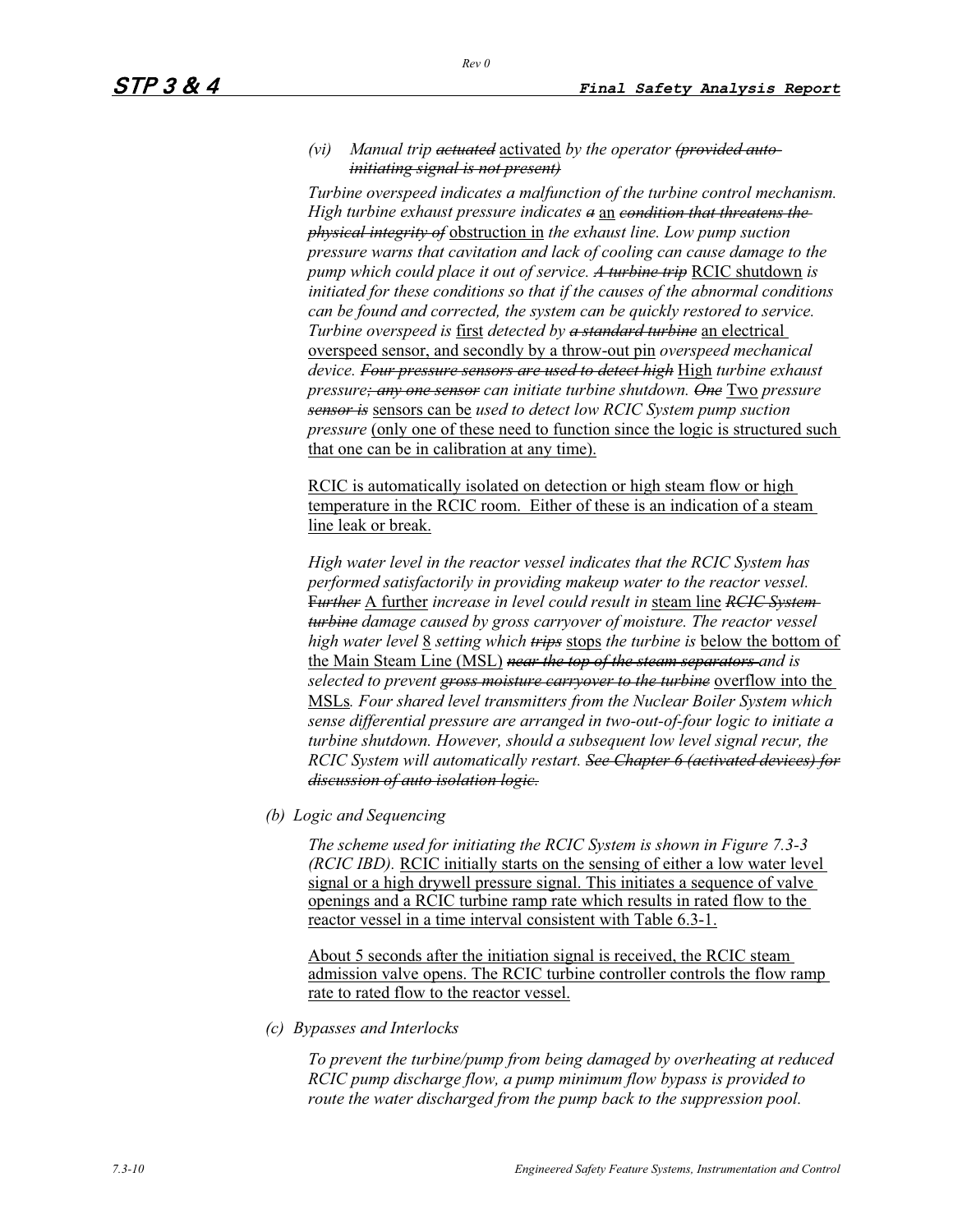*The minimum flow bypass is controlled by an automatic DC motor- operated valve. The control scheme is shown in Figure 7.3-3 (RCIC IBD). The valve is automatically closed at high flow or when either the steam* admission *supply* valve *or turbine trip valvs* valves *are closed. Low flow, combined with high pump discharge pressure, opens the valve.* 

*To prevent the RCIC steam supply pipeline from filling up with water and cooling excessively, a condensate drain pot, steamline drain, and appropriate valves are provided in a drain pipeline arrangement just upstream of the turbine supply valve. The controls position valves so that,* during During *normal operation, steamline drainage is routed to the main condenser* suppression pool*. The water level in the steamline drain condensate pot is controlled by a* steam trap. If above normal condenstation occurs, as is typical during initial steam line warm up a *level switch and a direct acting solenoid valve which energizes to allow condensate to flow out of the drain pot*, bypassing the normal steam trap. This condition is alarmed in the MCR. *Upon receipt of an RCIC initiation signal and subsequent opening of the steam* admission *supply* valve*, the* this *drainage path is shut off by redundant valves.* 

*To prevent the turbine exhaust line from filling with water, a condensate drain pot is provided* to route the turbine exhaust line to a drain tank*. The water in the turbine exhaust line condensate drain pot is routed to the clean radwaste system. RCIC initiation and subsequent opening of the steam*  admission *supply valve causes the condensate* exhaust *drainage line to be shut off by redundant valves.* 

*During test operation, the RCIC pump discharge is routed to the suppression pool. Two* One *DC motor-operated valves* valve (MOV) *are* is *installed in the pump discharge to the suppression pool pipeline.* This MOV is a tortuous path trim valve. *The piping arrangement is shown in Figure 5.4-8 (RCIC P&ID). Upon receipt of an RCIC initiation signal, the* this *valves close* valve closes. *as shown in Figure 7.3-3 (RCIC IBD). The pump suction from the condensate storage pool is automatically closed*. *or interlocked closed if* Suction continues from *the suppression pool suction valve is fully open. Various indications pertinent to the operation and condition of the RCIC System are available to the main control room operator. Figure 7.3-3 (RCIC IBD) shows the various indications provided.* 

*(d) Redundancy and Diversity* 

*On a network basis, the HPCF System is redundant and diverse to the RCIC System for the ECCS and safe shutdown function. Therefore, the RCIC System, as a system by itself, is not required to be redundant or diverse, although the instrument channels are redundant for operational availability purposes.*

*The RCIC System is actuated by high drywell pressure or by reactor low water level. Four NBS sensors monitor each parameter and combine in two sets of two-out-of-four logic signals in the safety system logic and control*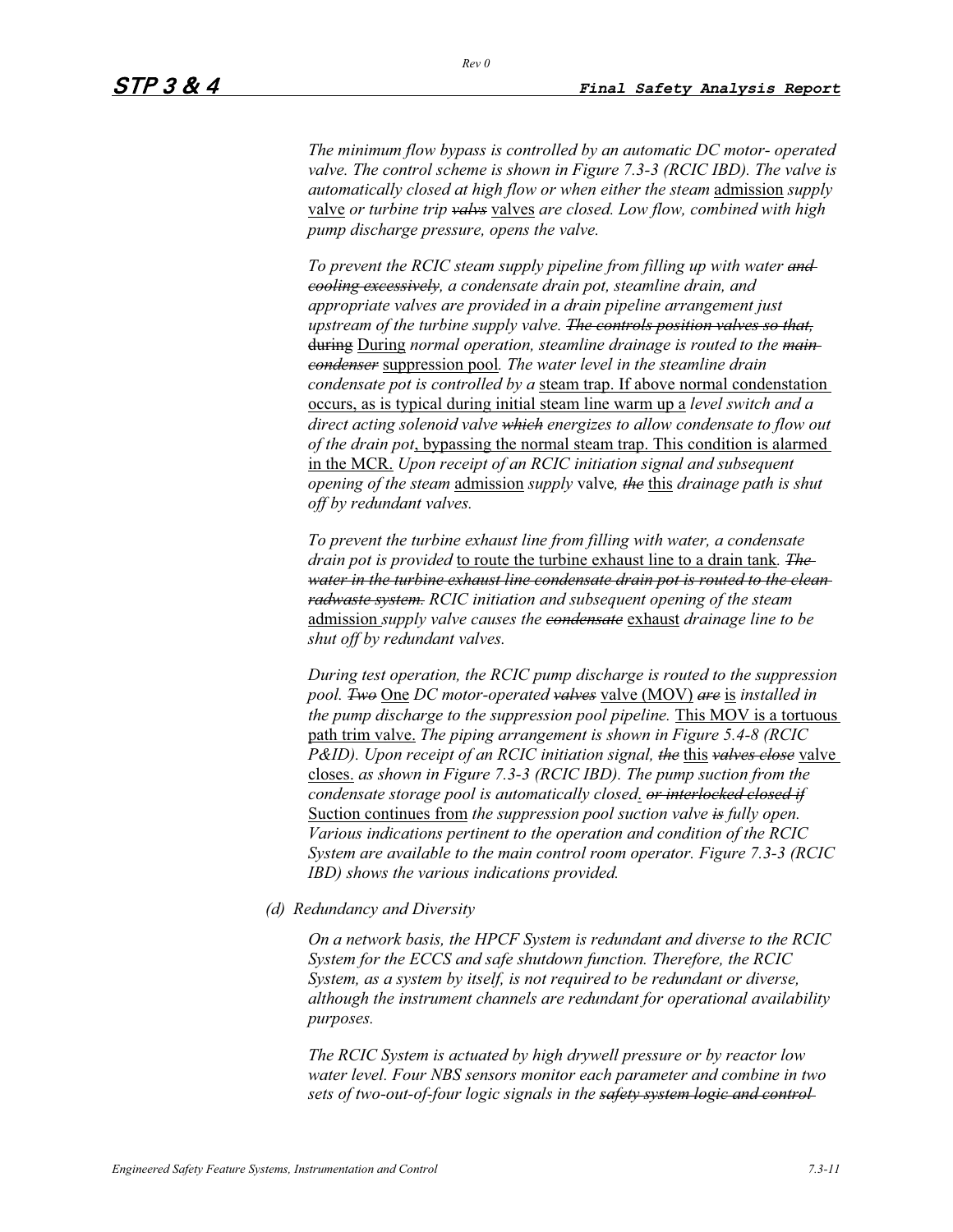*(SSLC)* ESF Logic and Control System (ELCS)*. A permissive signal from either set initiates the RCIC System. The sensor outputs themselves are shared by other systems in common with each division (see NBS P&ID Figure 5.1-3).*

*(e) Actuated Devices* 

*All automatic valves in the RCIC System are equipped with remote manual test capability so that the entire system can be operated from the control room. Motor-operated valves are equipped with limit and torque switches. Limit switches turn off the motors when movement is complete. In the closing direction, torque switches turn the motor off when the valve has properly seated. Thermal overload devices are used to trip motor-operated valves during testing only. (for more information on valve testing, see Subsection 3.9.3.2) All motor-operated and air- operated valves provide control room indication of valve position. The system* RCIC *is capable of initiation independent of AC power.* 

*To assure that the RCIC System can be brought to design flow rate within 30 seconds* in an time interval consistent with Table 6.3-1 *from receipt of the initiation signal, the following maximum operating times for essential RCIC valves are provided by the valve operation mechanisms:* 

- *RCIC turbine steam* admission *supply valve: 15 s*
- *RCIC pump discharge valves: 15 s*
- *RCIC pump minimum flow bypass valve: 15*5 *s*

*The operating time is the time required for the valve to travel from the fullyclosed to the fully-open position or vice versa. A normally closed steam*  admission *supply valve is located in the turbine steam supply pipeline just upstream of the turbine stop valve. The control scheme for this valve is shown in Figure 7.3-3 (RCIC IBD). Upon receipt of an RCIC initiation signal this valve opens and remains open until closed by a high water level signal, or by operator action from the main control room.* 

*Two normally open isolation valves, one inboard and one outboard, are provided in the steam supply line to the turbine. The* These *valves automatically close upon receipt of an RCIC isolation signal. The inboard isolation valve has a bypass line with an automatic remotely controlled valve in it. The bypass line is used to equalize and preheat the steamline* to the RCIC steam admission supply valve*.*

*The instrumentation* signals *for isolation* are provided by the Leak Detection and Isolation System (LDI) and *consists of the following:* 

#### – *Outboard RCIC turbine isolation valve:*

*(i) Ambient temperature sensors—RCIC equipment area B high temperature.*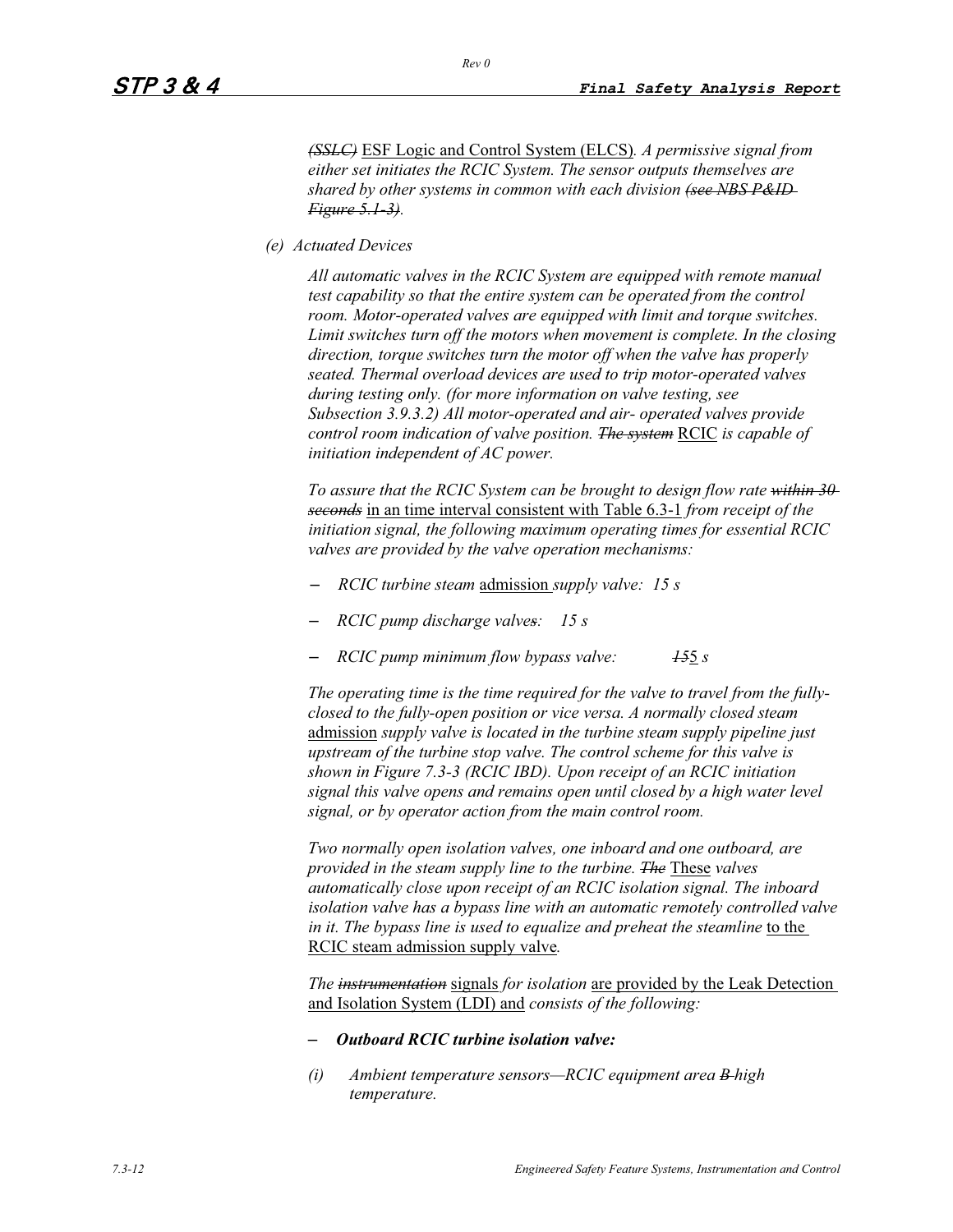*(ii) Main steamline pipe tunnel ambient temperature A or B high.* Not used

*(iii) RCIC flow instrument line B break or high flow.* 

*(iv) Two pressure transmitters and trip logic—RCIC turbine exhaust diaphragm (B and F) high pressure. Both trip logic channels must activate to isolate.* Not used

*(v) Pressure transmitter and trip logic RCIC steam supply pressure low.* Not used

*(vi) RCIC manual isolation Channel B.* 

– *Inboard RCIC turbine isolation valve:*

*Except for the suffix notations of A and E replacing B and F, a similar set of instrumentation causes the inboard valve to isolate.* The same set of two-outof four logic cause the inboard valve to isolate, except manual isolation is a separate control in Division I.

*Two pump suction valves are provided in the RCIC System. One valve lines up pump suction from the condensate storage pool* tank*, the other one from the suppression pool. The condensate storage pool* tank *is the preferred source. The control arrangement is shown in Figure 7.3-3 (RCIC IBD). Upon receipt of an RCIC initiation signal, the normally open condensate storage pool* tank *suction valve automatically opens if closed. Condensate storage pool* tank *low water level or suppression pool high water level automatically opens the suppression pool suction valve. Full opening of this valve automatically closes the condensate storage pool* tank *suction valve.* 

*One RCIC pump discharge valve and one* two *check valve* valves *are provided in the pump discharge pipeline. The control scheme for the discharge valve is shown in Figure 7.3-3 (RCIC IBD). This* discharge *valve is arranged to open upon receipt of the RCIC initiation signal and closes automatically upon closure of the turbine trip and throttle* stop *valve or* the RCIC *steam* admission *supply valve.* 

*The auxiliary systems that support the RCIC System are the non-safetyrelated Gland Subsystem (which prevents turbine steam leakage) and the Lube Oil Cooling Water Subsystem. An RCIC initiation signal activates the vacuum pump of the barometric condenser and opens the cooling watersupply valve, thereby initiating the gland seal and lube oil cooling functions. These systems remain on until manually turned off. However, the cooling water supply valve will close automatically on receiving a two-out-of-four high reactor water level signal.*

(g) Testability

*Verification of sensor signals is accomplished by cross comparison between the redundant channels. Each is monitored on the SSLC* ELCS *displays.*  Each is monitored on the Main Control Room (MCR) displays. *Additional testing of the initiation sensors which are located outside the drywell may be accomplished by valving out each sensor and applying a test pressure source. This verifies the calibration range in addition to the operability of*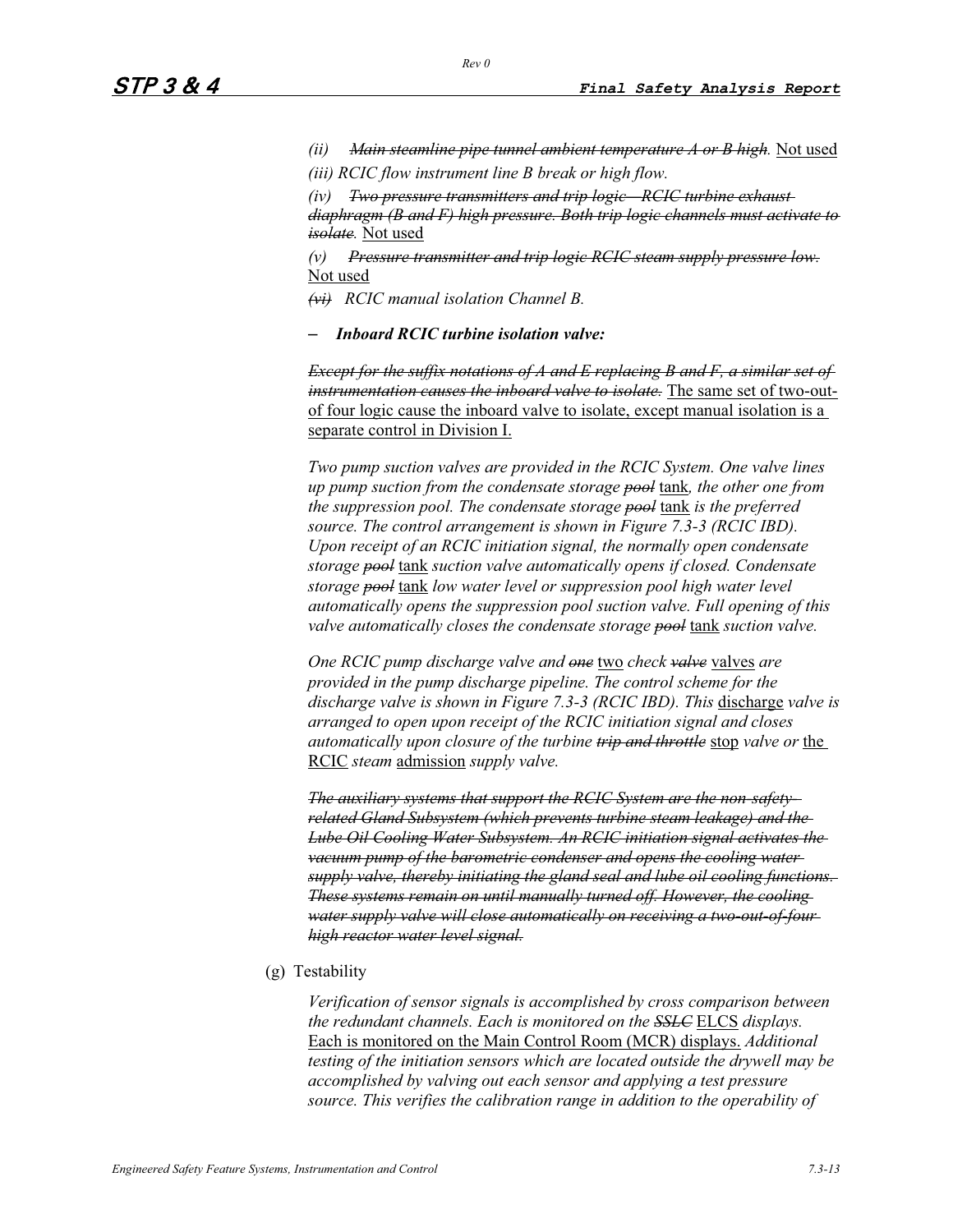*the sensor. The logic is* manually verified in accordance with Tech Spec Requirements. *tested every 10 minutes by automatic self-test circuits. The automatic self-test system (the sixth test) discussed in Subsection 7.1.2.1.6 is also applicable here for the RCIC System. With a division-of-sensors bypass in place, calibrated, variable ramp signals are injected in place of the sensor signals and monitored at the SSLC* ELCS *control room panels for linearity, accuracy, fault response, and downscale and upscale trip response.* 

*(5) Environmental Considerations* 

*The only RCIC control components located inside the drywell that must remain functional in the environment resulting from a loss-of-coolant accident are the control mechanisms for the inboard isolation valve and the steamline warmup line isolation valve. The RCIC I&C equipment located outside the drywell is selected in consideration of the environments in which it must operate. All safety-related RCIC instrumentation is seismically qualified to remain functional following a safe shutdown earthquake (SSE) (Section 3.10).* 

*(6) Operational Considerations* 

*Normal core cooling is required in the event that the reactor becomes isolated from the main condenser during normal operation by a closure of the main steamline isolation valves. Cooling is necessary due to the core fission product decay heat. Steam pressure is relieved through the SRVs to the suppression pool.* Under these conditions, *The RCIC System maintains reactor water level by providing the makeup water. Initiation and control are automatic.* 

*The following indications are available in the main control room for operator information:*

### Indication

*RCIC steamline supply pressure* 

*RCIC valve (test bypass to suppression pool) position* 

*RCIC pump discharge pressure* 

*RCIC pump discharge flow* 

*RCIC pump discharge minimum flow*

*RCIC turbine speed* 

*RCIC turbine exhaust line pressure* 

*RCIC turbine exhaust diaphragm pressure*

Position of motor-operated valves

Position of solenoid-operated valve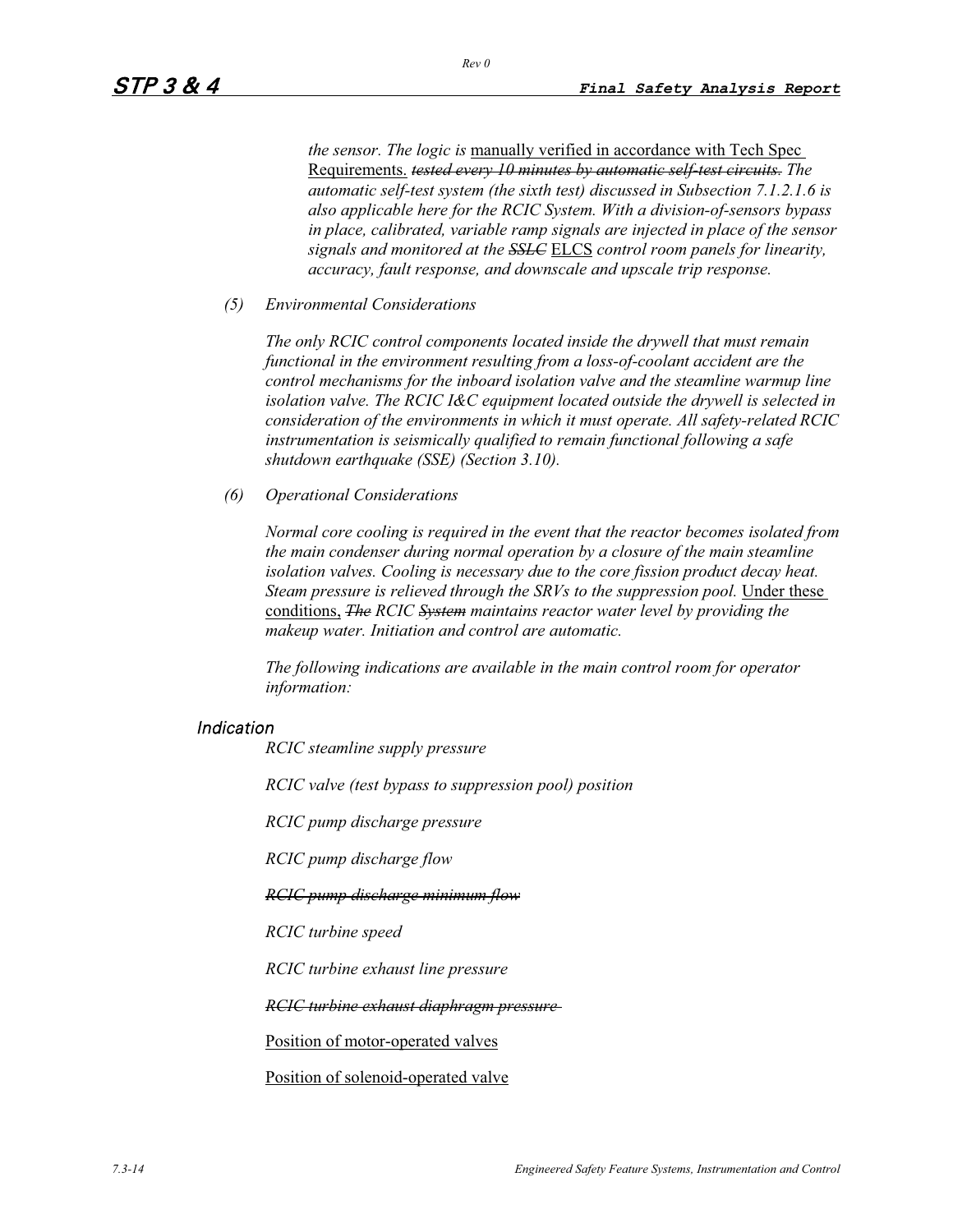Turbine Trip

System status (power, test, isolation)

**Annunciators** 

#### Indicating Lamps

*Position of all motor-operated valves*

*Position of all solenoid-operated valves*

*Turbine trip*

*Significant sealed-in circuits*

*Pump status*

*System status (power, test, isolation)*

### **Annunciators**

*Annunciators are provided as shown in the RCIC system IBD (Figure 7.3-3) and the RCIC System P&ID (Figure 5.4-8).*

*(7) Setpoints*

*The reactor vessel low water Level* 2 *setting for RCIC System initiation is selected high enough above the active fuel to start the RCIC System in time to prevent the need for the use of the low pressure ECCS. The water level setting is far enough below normal levels that spurious RCIC System startups are avoided (see Chapter 16 for actual setpoints and margin).*The safety system setpoints are listed in the Instrument Setpoint Summary Report as described in 7.1.2.1.4.1.

## 7.3.1.1.1.4 RHR/Low Pressure Flooder (LPFL) Instrumentation and Controls

- STD DEP T1 3.4-1
- STD DEP 7.3-1
- STD DEP 7.3-5
- STD DEP 7.3-9
- STD DEP 7.3-10
- STD DEP Admin
	- *(3) Equipment Design*

*Motive power for the RHR System pumps is supplied from AC buses that can receive standby AC power. The three pumps are powered from Division I, II, and III ESF buses, which also provide power to the RCIC (Division I) and HPCF (Divisions II and III) Systems. Motive power for the automatic valves comes from*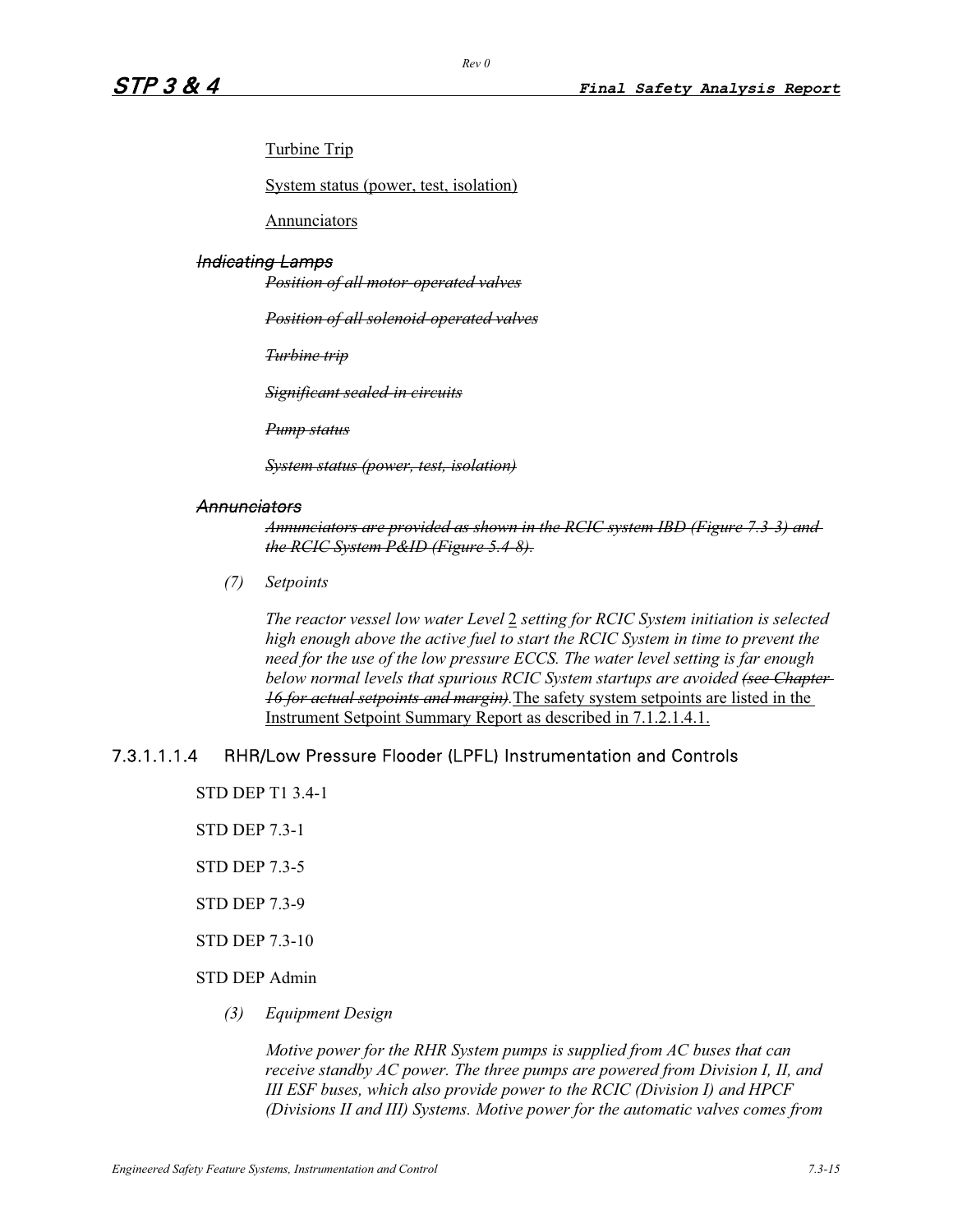*the bus that powers the pumps for that division, except for the special case involving isolation valves. Control power for the LPFL Subsystem components comes from the divisional Class 1E AC buses. Logic power is from the SSLC* ELCS *power supply for the division involved. Trip channels for the LPFL Subsystem are*:

*(a) Initiating Circuits* 

*The LPFL Subsystem is initiated automatically on receipt of a high drywell pressure or low reactor water level signal (Level 1), and a low reactor pressure permissive to open the injection valve. The LPFL may also be initiated manually.* 

*Reactor vessel low water level (Level 1) is monitored by eight* four *level transmitters from the Nuclear Boiler System (NBS) which are mounted on instrument racks in the drywell. These transmitters sense the difference between the pressure due to a constant reference leg of water and the pressure due to the actual height of water in the vessel. The multi-* four *division* divisions of *transmitters are shared with other systems within the respective divisions. Four transmitters provide signals (one from each division) to RHR Divisions I and III. The other four transmitters provide similar signals to RHR Division II.*

*Drywell pressure is monitored by four pressure transmitters from the NBS which are mounted on instrument racks in the containment. These transmitters are also shared with other system channels within the respective divisions. The sensors provide inputs to local multiplexer units* RDLCs *which perform signal conditioning and analog-to-digital conversion (Appendix 7A). The formatted, digitized sensor inputs are multiplexed* transmitted *with other sensor signals over an optical data link to the logic processing units in the main control room. The four signals from each parameter are combined, through appropriate optical isolators, in two-out-of-four logic for each division of the RHR/LPFL System. This assures that no single failure event can prevent initiation of the RHR/LPFL Systems. The initiation logic for the RHR System (including LPFL) is shown in Figure 7.3-4.* 

*The LOCA signals* (high drywell pressure and Level 1 water level) *which trigger the initiation logic also initiate starting of the respective division diesel generator.* 

*The LPFL injection valve actuation logic requires a reactor low pressure permissive signal for automatic actuation on reactor low water (Level 1) or high drywell pressure. The reactor pressure logic is a two-out-of-four network of shared sensor channels from the NBS and is similar in arrangement to the initiation logic just described.* 

*Manual opening of the injection valve also requires the two-out-of-four reactor low pressure permissive.* 

*(b) Logic and Sequencing*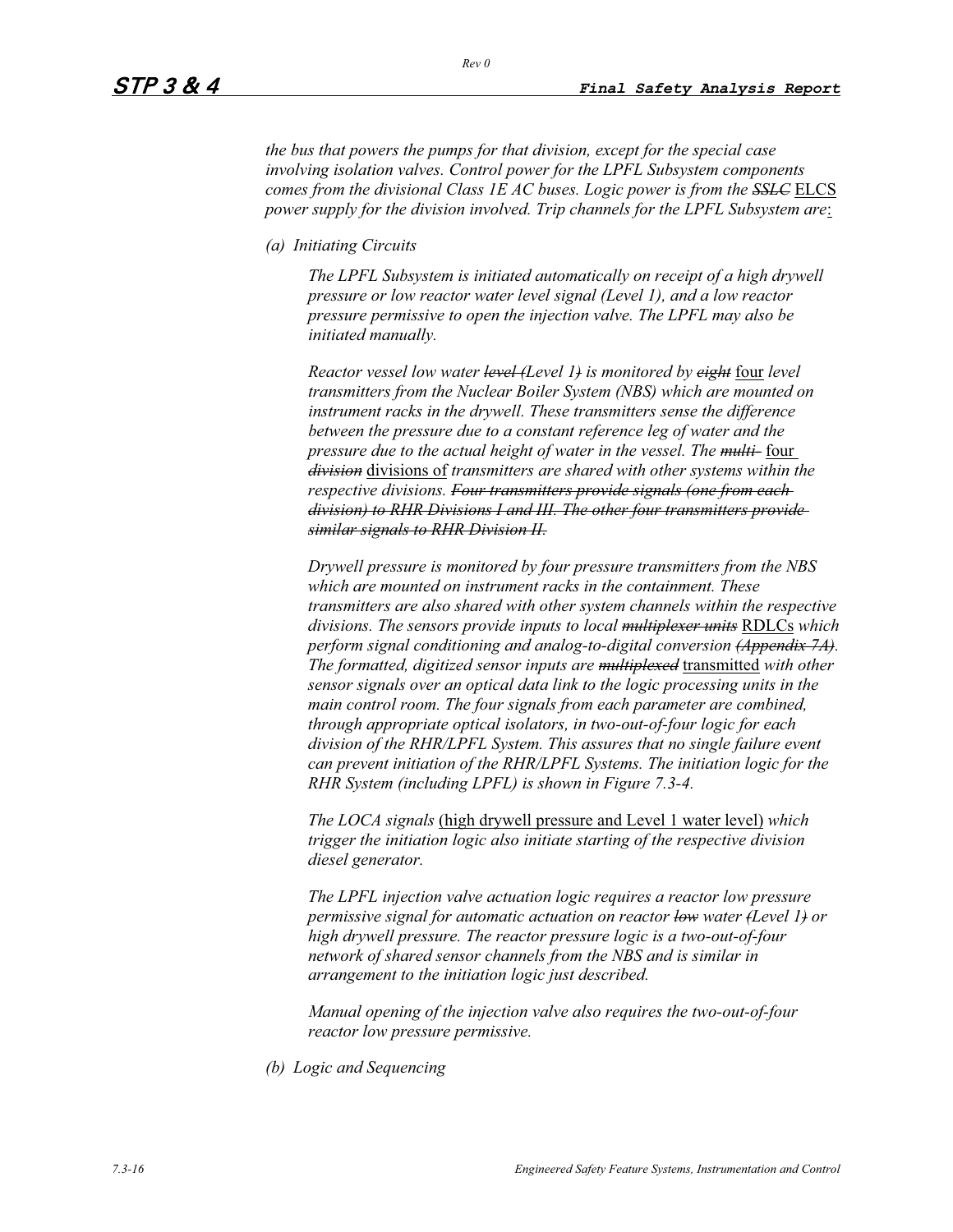*The transmitters which provide the initiation signals are from the NBS and are shared by other I&C system channels in common with each of the four divisions. This facilitates full two-out-of-four initiation logic for all LOCA parameters while utilizing efficient instrumentation. Optical isolators are used to provide proper separation of the electrical divisions. The four drywell pressure sensors supply isolated signals to the separate two-out-offour logic of all three divisions of the RHR System. Similarly, four water level sensors supply signals to RHR Divisions I and III. However, four different sensors supply the water level signals to RHR Division II. After an initiation signal is received by the LPFL control circuitry, the signal is sealed-in until manually reset. The logic is shown in Figure 7.3-4.* 

*(d) (LPFL) Redundancy and Diversity* 

*The LPFL Subsystem is actuated by reactor vessel low water level (Level 1) and/or drywell high pressure. Either or both of these diverse conditions may result from a design basis LOCA and lesser LOCAs.* 

*(e) (LPFL) Actuated Devices* 

*The functional control arrangement for the RHR/LPFL System pumps is shown in Figure 7.3-4. All three pumps start after a 10 second time delay,*  consistent with Table 6.3-1, *provided normal or emergency power is available from their divisional sources. However, the diesel load sequence circuitry controls the demand placed on the onsite standby sources of power (Section 8.3). The delay times for the pumps to start when normal AC power is not available include approximately 3 seconds for the start signal to develop after the actual reactor vessel low water level* 1 *or drywell high pressure occurs, 10 seconds* a time delay consistent with Table 6.3-1 in *for the standby power to become available, and a sequencing delay to reduce demand on standby power. The LPFL Subsystem is designed to provide flow into the reactor vessel within 36 seconds* the time allowed by Table 6.3-1 *of the receipt of the accident signals and the low reactor pressure permissive.* 

*The RHR System pump suction valves* valve *from the suppression pool are* is *normally open.* Shutdown cooling isolation valves must be closed to permit suction from the Suppression Pool. *To reposition the valves, a keylock switch must be turned in the control room. On receipt of an LPFL initiation signal the reactor Shutdown Cooling System (SCS) valves and the RHR test line valves are signaled to close (although they are normally closed) to ensure that the RHR System pump discharge is correctly routed. Included in this set of valves are the valves that, if not closed, would permit the main system pumps to take suction from the reactor vessel itself (a lineup used during normal SCS operation).*

*(g) Testability*

*The LPFL I&C equipment is capable of being tested during normal operation. Cross-channel comparison verifies analog transmitter outputs. Drywell pressure and low water level initiation transmitters can be individually valved out of service and subjected to a test pressure. This*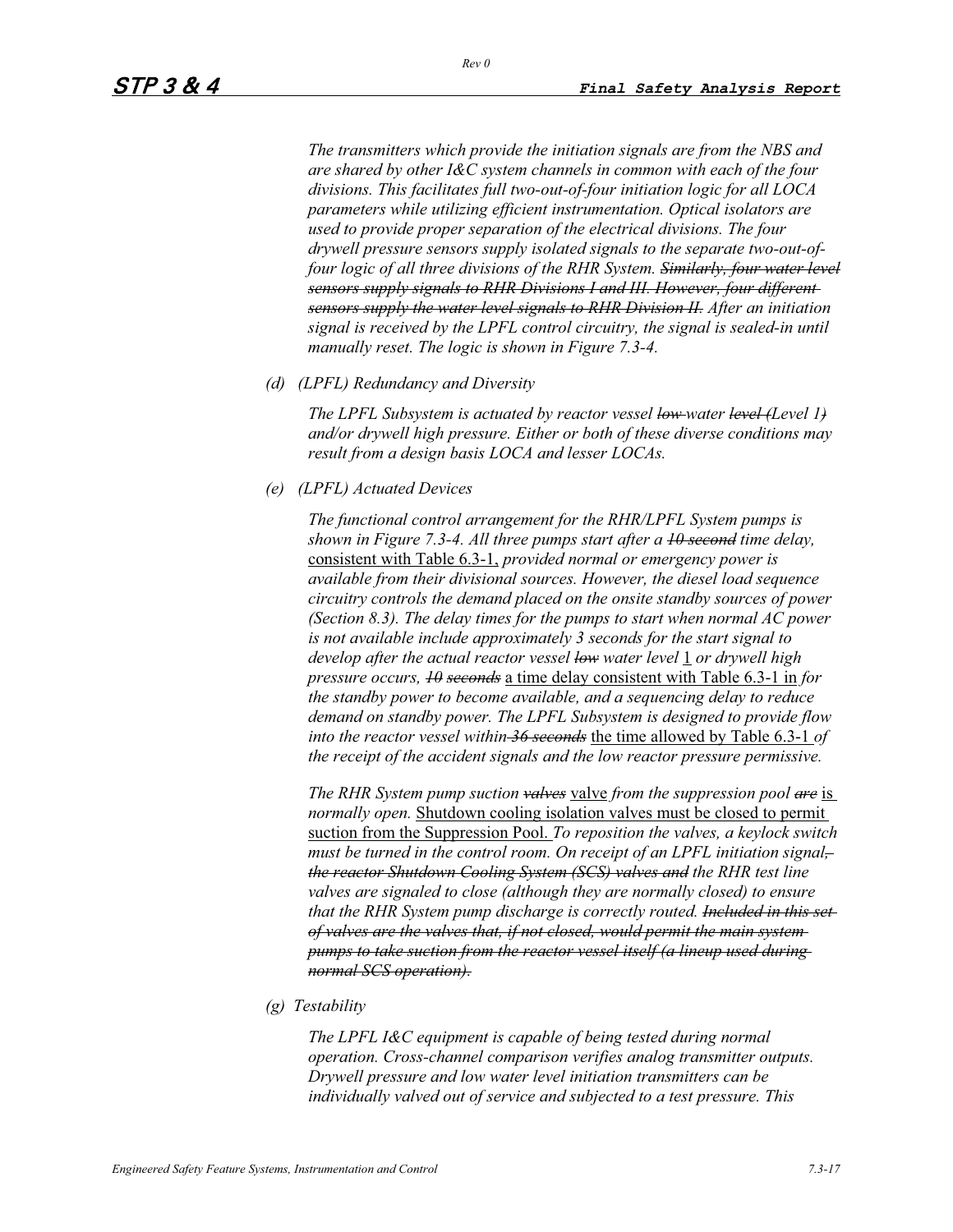*verifies the calibration range in addition to the operability of the transmitters. The instrument <del>channel trip</del> setpoint is verified by viewing the* displays for each instrument. *automatic self-test functions in the SSLC which simulate programmed trip setpoints and monitor the response. The logic is also automatically tested by the self-test system described in Subsection 7.1.2.1.6. Other control equipment is functionally tested during normal testing of each loop. Indications in the form of panel lamps and annunciators are provided in the control room.* 

*(i) Operational Considerations* 

*The pumps, valves, piping, etc., used for the LPFL are used for other operating modes of the RHR System. Initiation of the LPFL mode is automatic and no operator action is required for at least 30 minutes. The operator may control the RHR pumps and injection valves manually after LPFL initiation to use RHR capabilities in other modes if the core is being cooled by other emergency core cooling systems.* Other RHR modes are activated by Mode switches in the MCR. For example to enter the Containment Spray mode, this switch is first "Armed" and then the "Initiate" Push button is pressed. This action must occur within a limited interval. This assures that this is an intentional action by the operator. Also to transfer to these and other RHR Modes, mode specific permissives must be met. This reduces or eliminates the possibility of operator error.

## 7.3.1.1.2 Leak Detection and Isolation System (LDS)—Instrumentation and Controls

- STD DEP T1 2.3-1
- STD DEP T1 2.4-2
- STD DEP T1 2.4-3
- STD DEP T1 3.4-1
- STD DEP 7.2-3

STD DEP 7.3-11

### STD DEP 7.3-12

*(2) Supporting System (Power Sources)* 

*All LDS logic power is supplied by the respective divisional SSLC* ELCS *logic power supplies. See Section 8.3 for a description of the SSLC* ELCS *logic power supplies.*

*The power for the MSIVs pilot solenoid valve control logic is supplied from all four divisions of the SSLC* RTIS *buses. The MSIVs are spring-loaded, piston- operated pneumatic valves designed to fail closed on loss of electric power or pressure to the valve operator.*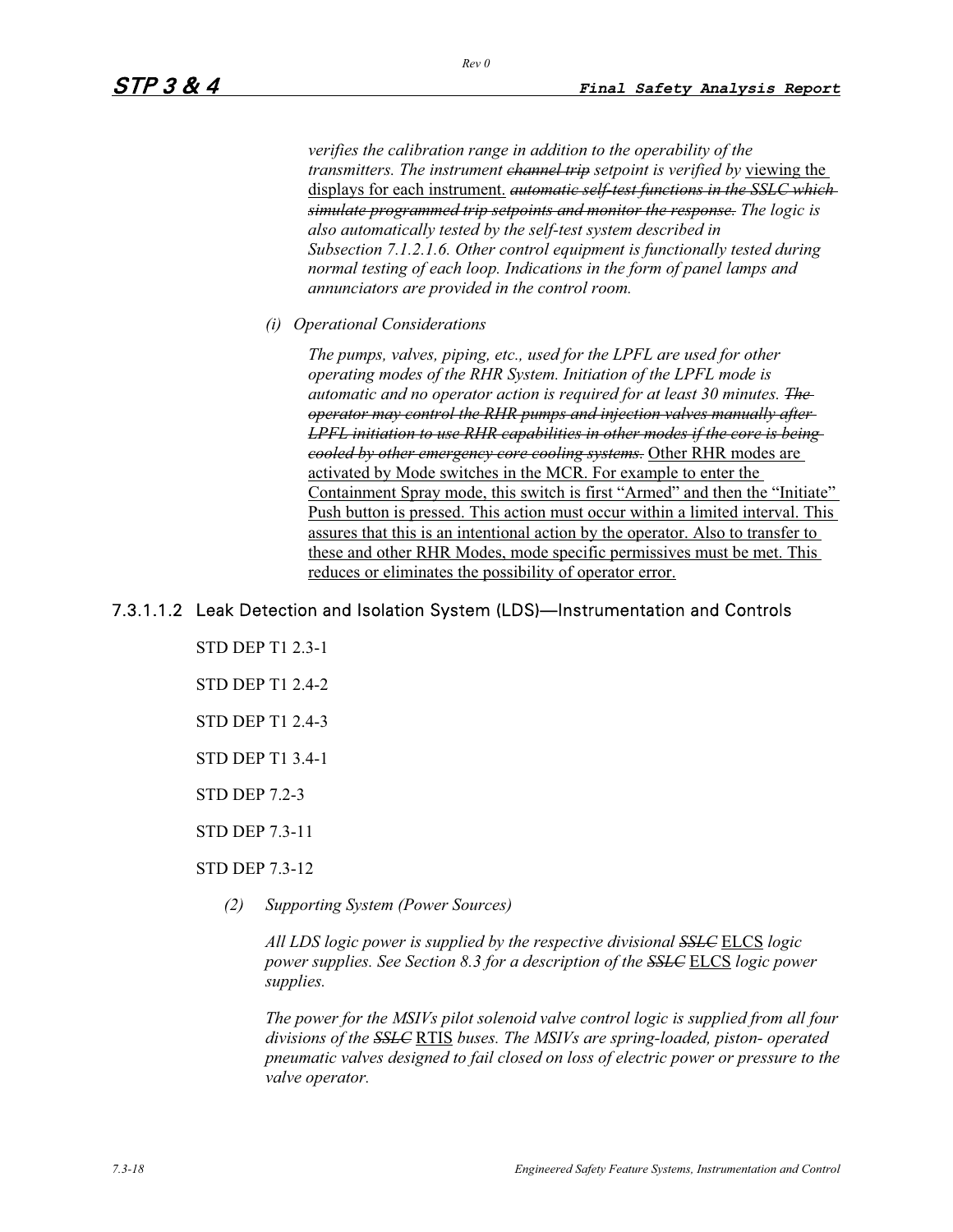- *(3) Input Variables and Sensing Methods* 
	- *(a) RPV Low Water Level*

*Reactor vessel low water level signals are generated by differential pressure transmitters connected to taps located above and below the water level in the reactor vessel. The transmitters sense the difference between pressure caused by a constant reference leg of water and the pressure caused by the actual water level in the vessel. The SSLC* ELCS *monitors for low water level and provides trip signals in all four divisions at four different low reactor water levels. The signals are shared systems within the same division (i.e., RPS, ECCS) and are defined as follows:* 

*(b) Main Steamline Radiation* Not Used

*Main steamline (MSL) radiation is monitored by gamma sensitive radiation monitors in the Process Radiation Monitoring System (Section 7.6). The objective of the MSL Radiation Monitoring Subsystem is to monitor for the gross release of fission products from the fuel and, upon indication of such release, initiate appropriate action to limit fuel damage and further release of fission products.*

*The process radiation monitor detectors are physically located near the main steamlines just downstream of the outboard MSIVs. The detectors are geometrically arranged to detect significant increases in radiation level with any number of main steamlines in operation.*

*When a significant increase in the main steamline radiation level is detected, trip signals are transmitted to the Reactor Protection System (RPS) to indicate reactor trip and to the LDS to initiate closure of all MSIVs and the steamline drain valves.*

*(l) Valve Leakage Monitoring* 

*Large remote power-operated valves located in the drywell for the NBS, CUW, RCIC, and RHR Systems are fitted with drain lines from the valve stems. Each drain line is located between two sets of valve stem packing.*  Leakage through the inner packing is carried to the drywell equipment drain *sump. Leakage during hydrotesting may be observed in drain line sight glasses installed in the drain line to the sump. A remote-operated solenoid valve on each line is provided to isolate a leaking line, and may be used during plant operation, in conjunction with the sump instrumentation, to identify the specific process leaking valve.*

*(m) Drywell and Secondary Containment Sump Monitoring* 

*Each sump monitoring system is equipped with two pumps and control instrumentation. The two drywell drain sumps are each equipped with a sonic level element and a level transmitter for monitoring level changes in the sump. The instrumentation provides indication and alarm of excessive fill rate or pumpout frequency of the sumps. The rate at which the drain sump fills with reference to the frequency of sump pump operation determines the*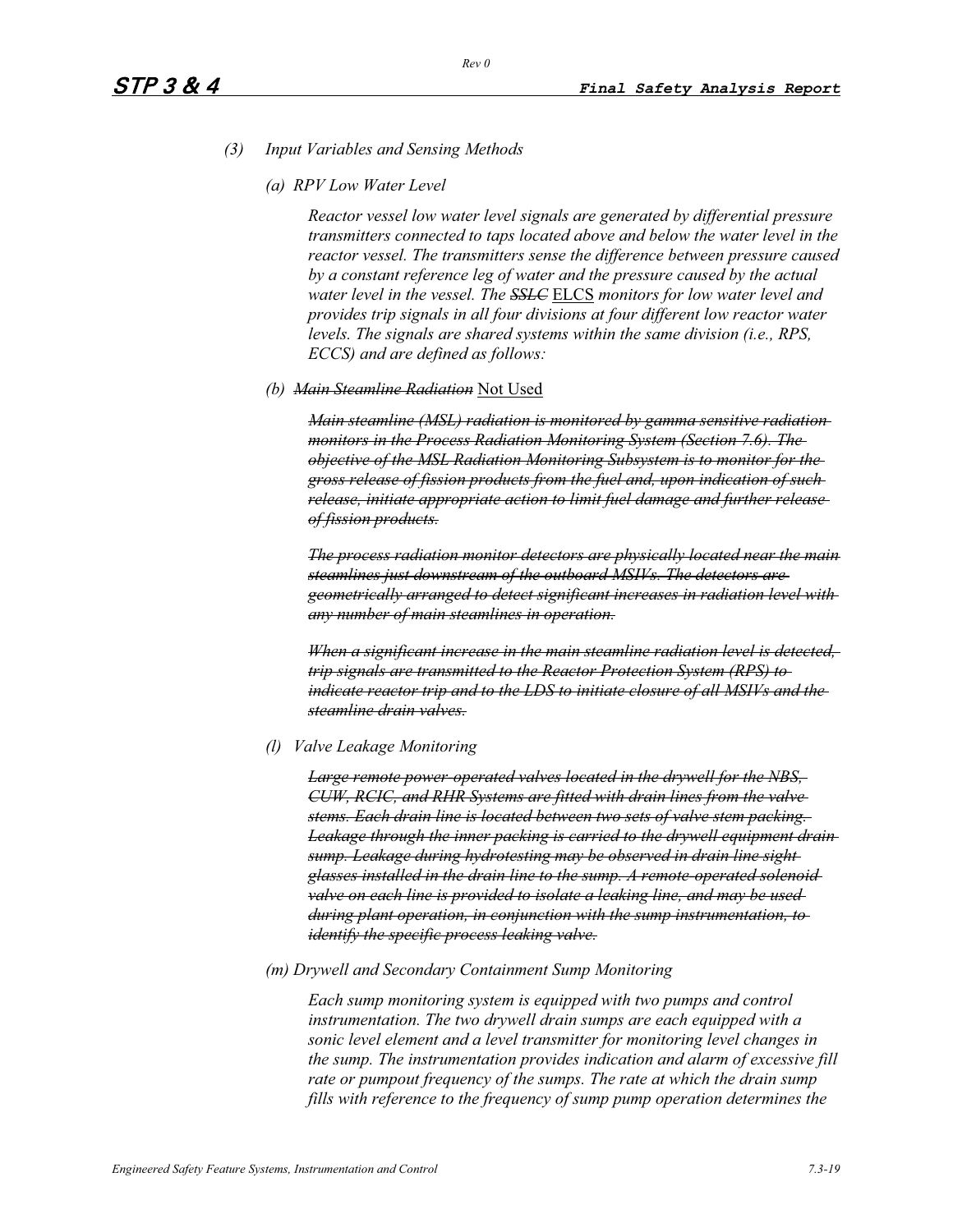*leakage rate. The drain sump instrumentation has a sensitivity of detecting reactor coolant leakage of 3.785 L/min within a 60-minute period. Alarm setpoints* (nominal values) *established at 95* 114 *L/min for* floor and *equipment drain sumps and* (total leakage) *to 19 L/min for floor drain sumps* and 8 L/min for increase floor drain sump flow within the previous 4 hours*. The drywell floor drain sump collects unidentified leakage from such sources as floor drains, valve flanges, closed cooling water for reactor services and condensate from the drywell atmosphere coolers. The drywell equipment drain sump collects identified leakage from known sources.* 

*(q) RCIC Steamline Pressure Monitors*

*Pressure in the RCIC steamline is monitored to provide RCIC turbine shutoff and closure of the RCIC isolation valves on low steamline pressure as a protection for the turbine. This line pressure is monitored by pressure transmitters connected to one tap of the elbows used for flow measurement upstream of the steamline isolation valves (see Paragraph j). Four divisional channels of monitoring are provided for RCIC isolation. Division 1 isolation signal isolates the inboard valves, while Division 2 isolation signal isolates the outboard valves.*

(w) Feedwater Line Differential Pressure

The LDS monitors the differential pressure to detect a break in the piping. If a confirmatory high drywell pressure signal is also present then a trip of the condensate pumps is initiated.

- *(7) Redundancy and Diversity* 
	- *(a) Main Steamline*

*Redundancy is provided by the instrumentation to monitor each essential variable as follows:* 

*(iii) Four divisional radiation instrument channels monitor for high MSL radiation in the MSL tunnel area.* Not Used

## 7.3.1.1.3 RHR/Wetwell and Drywell Spray Cooling Mode—Instrumentation and Controls

STD DEP T1 3.4-1

STD DEP 7.1-1

STD DEP 7.3-13

### STD DEP Admin

- *(3) Equipment Design* 
	- *(a) Initiating Circuits*

*Drywell Spray B: Drywell pressure is monitored by four shared pressure transmitters mounted in instrument racks in the containment.*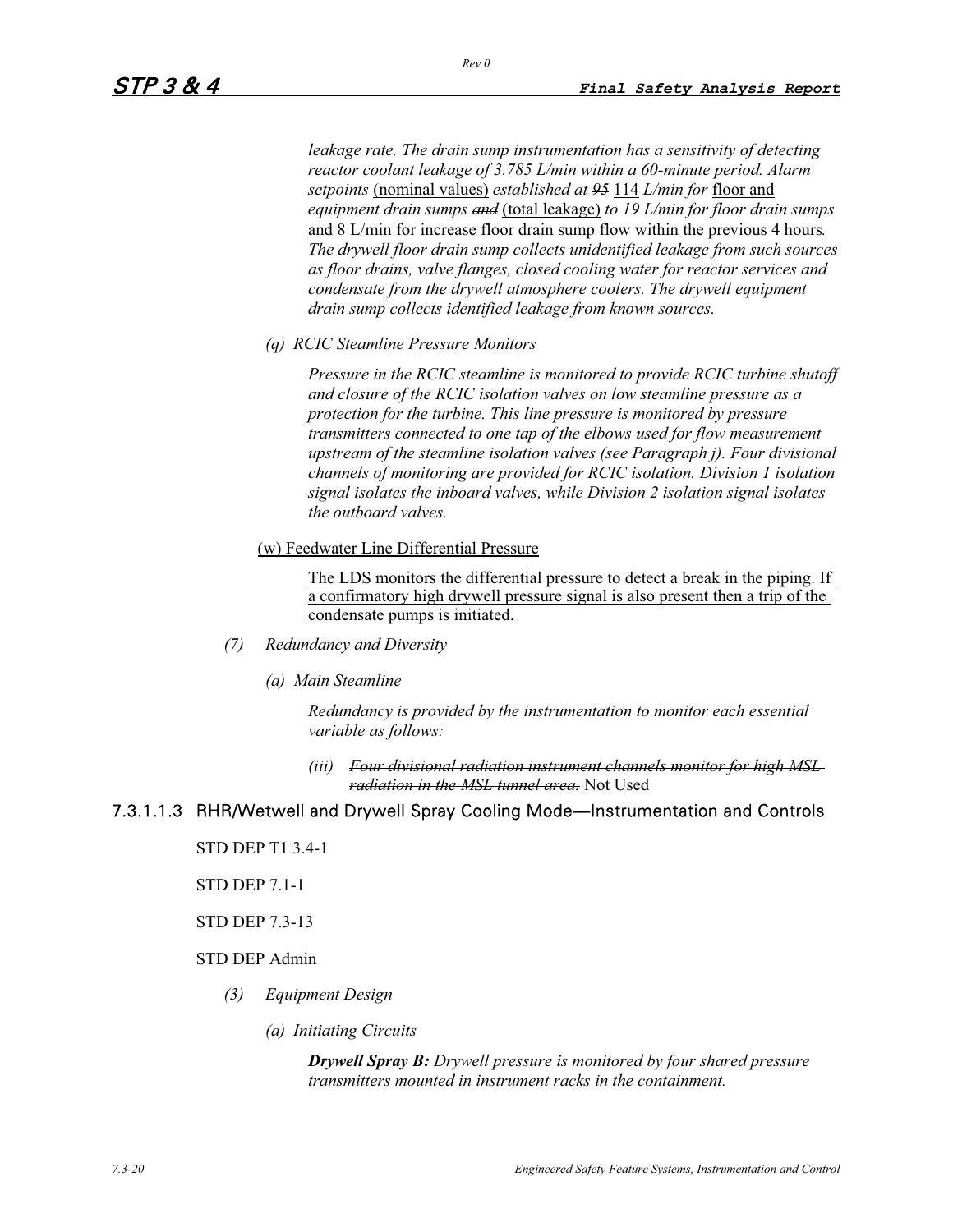*Signals from these transmitters are routed to the local multiplexer units* RDLCs *which convert analog to digital signals and send them through fiber optic links for logic processing in the control room. Any two-out-of-four signals provide the permissive to* manually *initiate the WDSC.* Drywell Spray Mode.

*Initiation logic for drywell spray B is identical to drywell spray C.* 

*Wetwell Spray B: The initiation of wetwell spray* mode *is manual and does not have an interlock.* can be initiated provided RPV Water Level is above Level 1. *The operator bases judgment on the instrumentation indication of the condition of the wetwell air space temperature.* 

*Operation of wetwell spray B is identical to wetwell spray C.* 

*(b) Logic Sequencing* 

Wetwell and or Drywell Spray Modes can be entered separately or by initiating the Containment Spray Mode (which activates both). Most commonly this occurs after LPCF initiation

*The operating sequence of wetwell and drywell spray following receipt of the* after *LPFL initiating signals* initiation *is as follows:* 

- *(i) The RHR pumps are* continue *operating.*
- *(ii) Valves in other RHR modes are automatically repositioned to LPFL injection*, to the Wetwell / Drywell Spray Modes.
- *(iii) The service water emergency pumps are signaled to start.* continue running.
- *(iv) Service water supply and discharge valves to the RHR heat exchanger are signaled to* remain *open.*
- *(v) The heat exchanger outlet valve opens and the heat exchanger bypass valve is signaled to close.*
- *(vi) Vessel injection takes place to flood the reactor* is terminated when the RHR Containment Spray Mode is selected. Alternately the Drywell or Wetwell spray modes can be initiated independently.
- *(vii) In the presence of high drywell pressure and/or high wetwell pressure, the injection valve is manually closed after the initial injection.* , the Drywell spray valves will automatically open.
- *(viii) Drywell spray and* The *wetwell spray valves are manually opened* valve will open *to perform the spray function* without any permissives*.*

*The spray system will continue to operate until manually terminated by the operator or when a RHR initiation signal closes the wetwell spray valve or an injection valve not fully closed signal closes the drywell spray valves. The spray system will automatically terminate and realign to the* LPFL *injection mode,* on receipt of a RPV Water Level 1 *since core cooling has priority.* 

*(c) Bypass and Interlocks*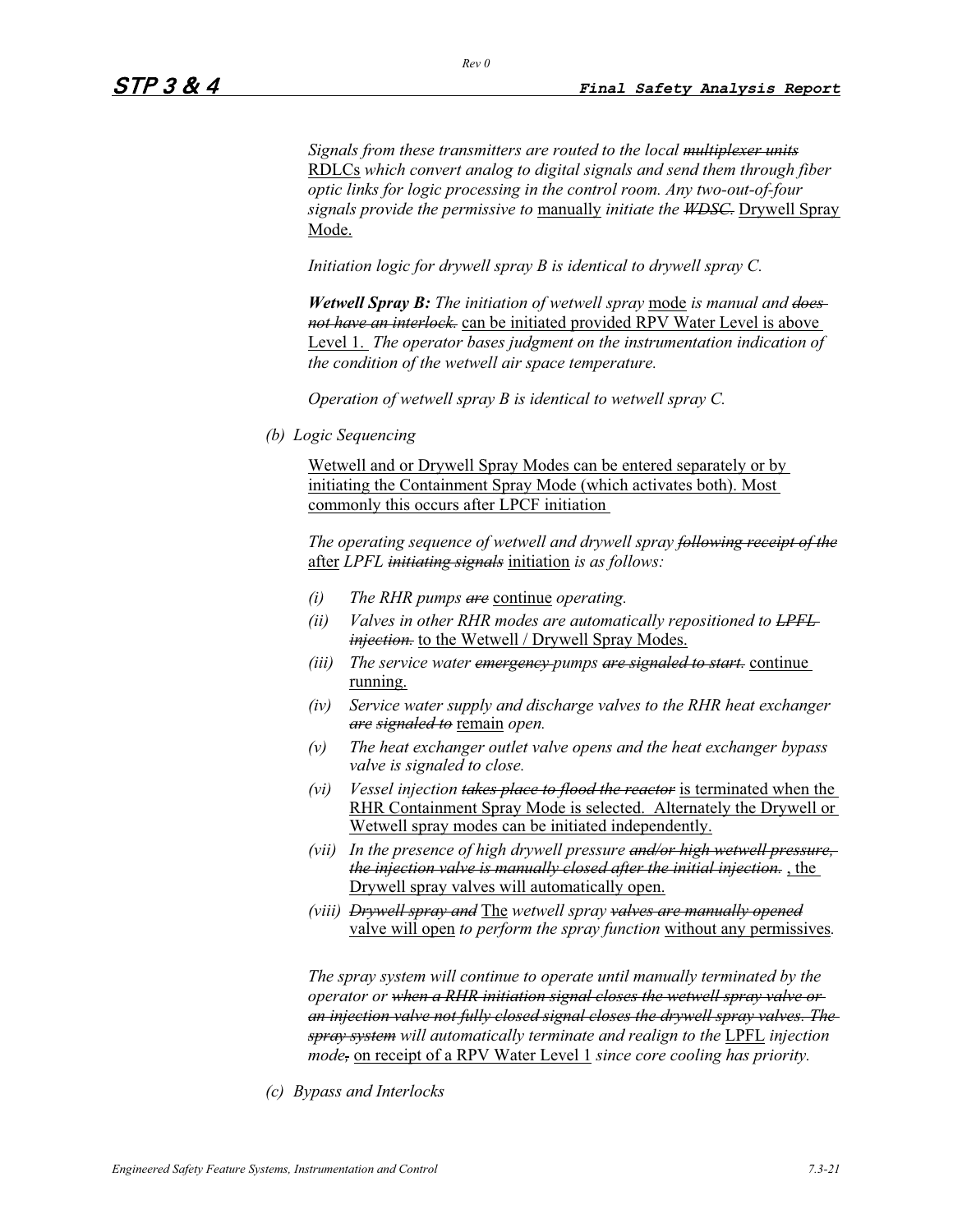*No bypasses are provided for the wetwell and drywell spray system.* 

*No interlock is provided for* The *wetwell spray function* is interlocked with reactor vessel water Level 1 as described in 7.3.1.1.3(a)*.*

*(g) Testability*

*The Wetwell and Drywell Spray System is capable of being tested up to the*  last discharge valve during normal operation. Drywell and wetwell pressure *channels are tested by cross-comparison between related channels. Any disagreement between the display readings for the channels would indicate a failure. The instrument <del>channel trip</del> setpoint is verified by viewing the* displays for each instrument. *automatic self-test functions in the SSLC which simulate programmed trip setpoints and monitor the response. Testing for functional operability of the control logics is accomplished by the automatic self-test system (Subsection 7.1.2.1.6). Other control equipment is functionally tested during manual testing of each loop. Indications in the form of panel lamps and annunciators are provided in the control room.* 

*(i) Operational Considerations* 

*See Chapter 16 for setpoints and margin.* The safety system setpoints are listed in the Instrument Setpoint Summary Report as described in 7.1.2.1.4.1.

### 7.3.1.1.4 RHR/Suppression Pool Cooling Mode—Instrumentation and Control

#### STD DEP 7.3-14

- *(3) Equipment Design* 
	- *(b) Logic and Sequencing*

*The operating sequence of suppression pool cooling, following indication that SP temperature is HIGH, is as follows:* 

- *(i) The RHR System pumps are started or continue to operate.*
- *(ii) Valves in other RHR modes are manually* automatically *repositioned to align to SPC mode.*
- *(iii) RHR service water discharge valves to the RHR heat exchanger are opened.*
- *(iv) If performed following LPFL initiation, the* Suppression Pool Cooling Modes switch is first "Armed" and the Initiate" Pushbutton is pushed. At that time the *injection valves are manually closed and SP valves are opened.*
- *(v) The SPC mode will continue to operate until the operator closes the SPC discharge valves* activates another permitted mode, *or when reactor low water level reoccurs, in which case the injection valve will auto-open and the SP discharge valve will auto-close.*
- *(vi)* Automatic initiation and shut down of the SPC mode can only happen when automatically initiated from the RHR Standby Mode. Automatic shut down is from the same suppression pool temperature elements. If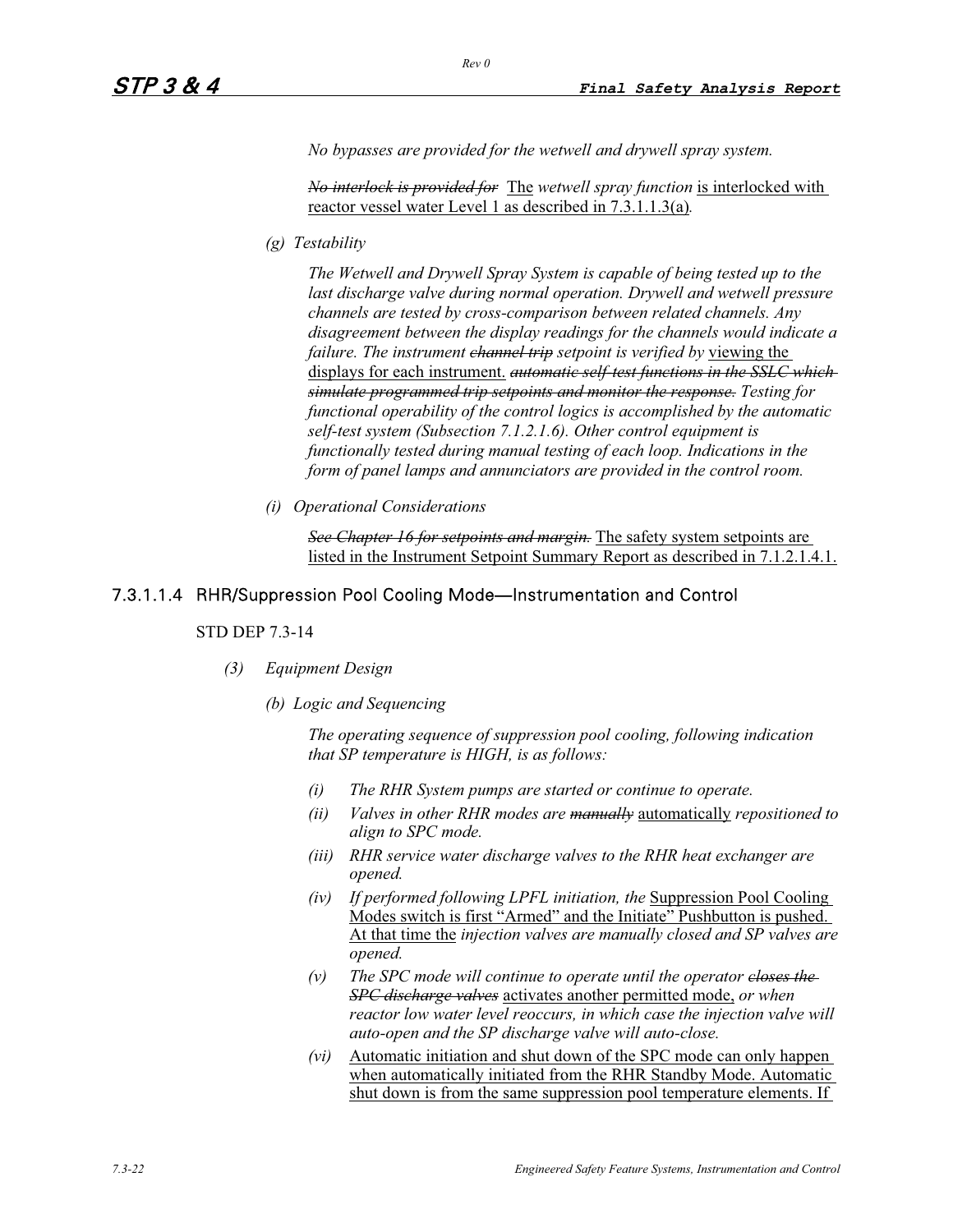this RHR mode is initiated manually, the operator must terminate this mode manually.

## 7.3.1.1.7 Reactor Building Cooling Water System and Reactor Service Water System— Instrumentation and Controls

*Rev 0* 

STD DEP 7.1-1

STD DEP 7.3-15

- *(3) Equipment Design* 
	- *(i) Safety Interfaces*

*The safety interfaces for the RCW System Division I, II, and III controls are as follows:* 

- - *Division I and II*,II, and III *RCW flow signals to the MCR and Divisions I and II RCW flow signal to the RSS.*
- - *RCW Hx* RSW pump suction *A or D strainer differential pressure MCR annunciator.*
- *(j) Operational Considerations*

*Process operating parameters and equipment status information are provided in the control room for the operator to accurately assess system performance. Alarms are also provided to indicate malfunction in the system. Refer to IBD Figure 7.3-7 for specific indication of equipment status in the control room. See Chapter 16 for setpoints and margin.* Setpoints and margins information will be provided in the Instrument Setpoint Summary Report as described in Section 7.1.2.1.4.1.

### 7.3.1.1.10 High Pressure Nitrogen Gas Supply System—Instrumentation and Controls

#### STD DEP Admin

- *(3) Equipment Design* 
	- *(d) Redundancy and Diversity*

*The HPIN storage bottles are in two racks separated from each other. Additionally, in each rack there are two banks of two* five *bottles each. One bank is in service and the second is in standby.* 

## 7.3.1.2 Design Basis Information

STD DEP 7.1-1

#### STD DEP Admin

*(3) Number of Sensors and Location*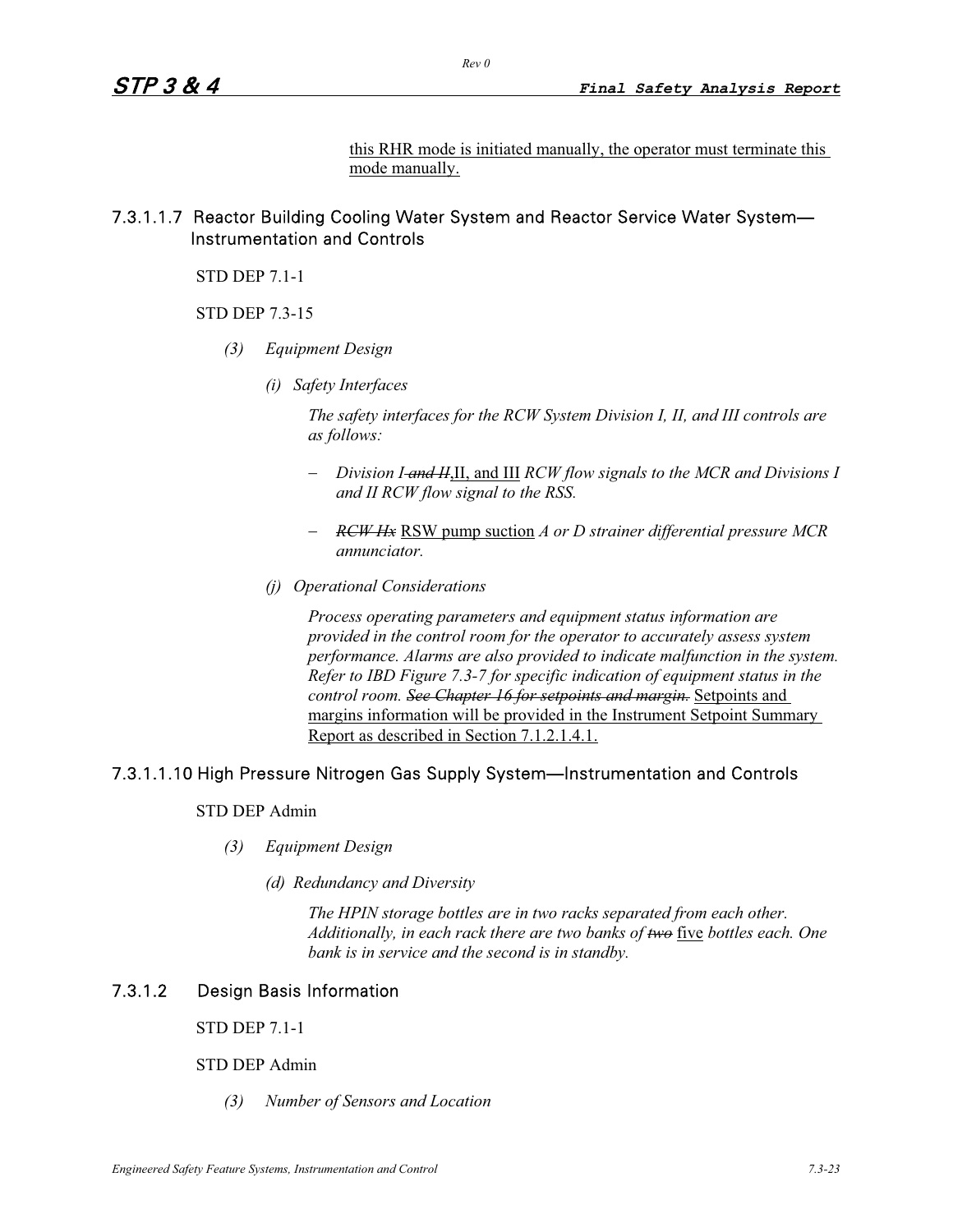*There are no sensors in the LDS or ECCS, which have a spatial dependence, and, therefore, location information is not relevant. The only sensors used to detect essential variables of significant spatial dependence are the neutron flux detectors [Subsection 7.2.2.1(6*)*]*, the Suppression Pool Temperature Monitors [Subsection 7.6.1.7], *and the radiation detectors of the Process Radiation Monitoring System. These are in Section 7.6. All other systems discussed in Section 7.3 have sensors which have no spatial dependence.* 

*(5) Margin Between Operational Limits* 

*The margin between operational limits and the limiting conditions of operation for the ESF System instruments are listed in Chapter 16* evaluated using the methodology stated in 7.1.2.1.4.1*. The margin includes the consideration of sensor and instrument channel accuracy, response times, and setpoint drift.* 

## 7.3.2 Analysis

### 7.3.2.1 Emergency Core Cooling Systems—Instrumentation and Controls

#### 7.3.2.1.1 General Functional Requirements Conformance

#### STD DEP 7.3-4

*Initiation of the Automatic Depressurization Subsystem (ADS) occurs when reactor vessel low water level and drywell high pressure are sensed, or when the 8 minute drywell high pressure bypass timer* initiated by RPV Level 1 water level *runs out. Therefore it is not required that the nuclear system breach be inside the containment. This control arrangement is satisfactory in view of the automatic isolation of the reactor vessel for breaches outside the drywell and because the ADS is required only if the HPCF and/or RCIC System fail to maintain adequate reactor water level.* 

*The control arrangement used for the ADS is designed to avoid spurious actuation (Figure 7.3-2). The ADS relief valves are controlled by two trip systems per division, both of which must be in the tripped state to initiate depressurization. Within each trip system, both drywell pressure high trip or time out of the 8 minute drywell high pressure bypass timer and low* Level 1 *reactor water level trip are required to initiate a trip system.* 

### 7.3.2.1.2 Specific Regulatory Requirements Conformance

STD DEP T1 3.4-1 STP DEP 1.1-2 STD DEP 7.3-1 STD DEP 7.3-5 STD DEP 7.3-7 STD DEP 7.3-16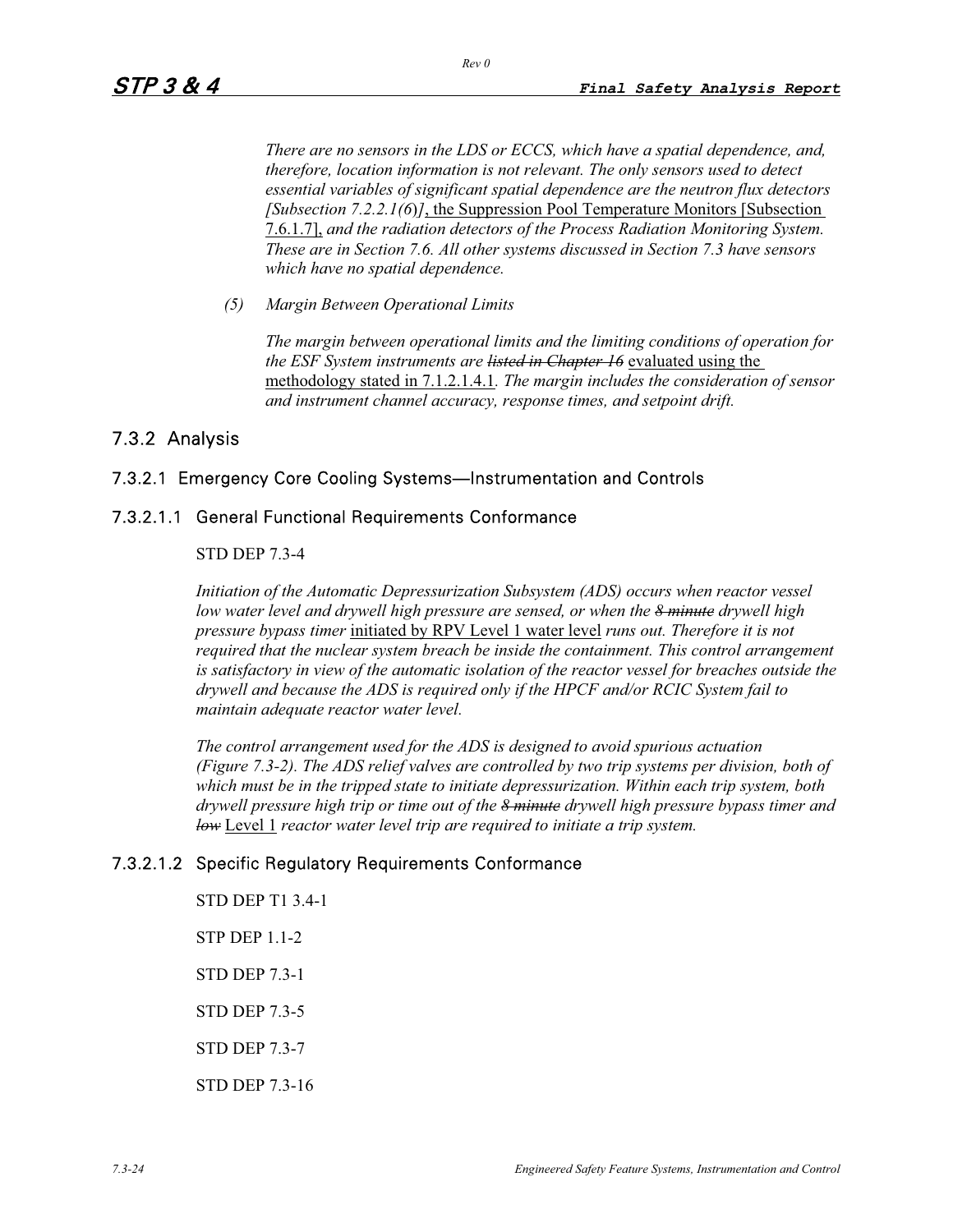### STD DEP 7.3-17

*Table 7.1-2 identifies the ECCS and the associated codes and standards applied in accordance with the Standard Review Plan. The following analysis lists the applicable criteria in order of the listing on the table, and discusses the degree of conformance for each. Any exceptions or clarifications are so noted.* 

*(1) 10CFR50.55a (IEEE-279):* 

*All components used for the ECCS are qualified for the environments in which they are located (Sections 3.10 and 3.11). All systems which make up the ECCS network are actuated by two-out-of-four logic combinations of sensors which monitor drywell pressure and reactor water level. There are a total of eight* wide range *water level sensors and four drywell pressure sensors which are supplied by the Nuclear Boiler System. These instruments are shared by the ECCS as well as the RPS and other systems which require actuation signals from these essential variables. However, each system receives all four signals as input to its own unique voting logic incorporated in the safety system logic and control (SSLC)* ESF Logic and Control System (ELCS) *network. If individual channels are bypassed for service or testing, the voting logic reverts to two-out-of-three.* 

*Each of these electrical divisions contains one of the drywell pressure sensors and two of the reactor water level sensors which contribute to the two-out-of- four voting logic. All of these signals are multiplexed and passed* transmitted *through fiber-optic medium before entering the voting logic of the redundant divisions involved in the systems which make up the ECCS network.*

*(3) Regulatory Guides (RGs)* 

*In accordance with the Standard Review Plan for Section 7.3, and with Table 7.1- 2, the following RGs are addressed for the ECCS:* 

*(a) RG 1.22—"Periodic Testing of Protection System Actuation Functions"* 

*System logic and component testing capabilities are provided to enable fullflow testing during reactor operation as described in Subsection 7.3.1.1.1. The ECCS fully complies with this regulatory guide using the following two clarifying interpretations:* 

- *(i) Periodic testing is interpreted to mean testing of actuation devices (which use pulse* on-line self-diagnostic *testing) but not to include testing of the actuated equipment which is tested during surveillance testing.*
- *(ii) Each bypass condition shall be automatically annunciated on a trip system basis (i.e., each channel does not require separate annunciation).*

*(c) RG 1.53—"Application of the Single-Failure Criterion to Nuclear Power Protection Systems"* 

*The ECCS generally meets the requirements of RG 1.53 in addition to Section 4.2 of IEEE-279 and IEEE-379. However, specific exception is taken*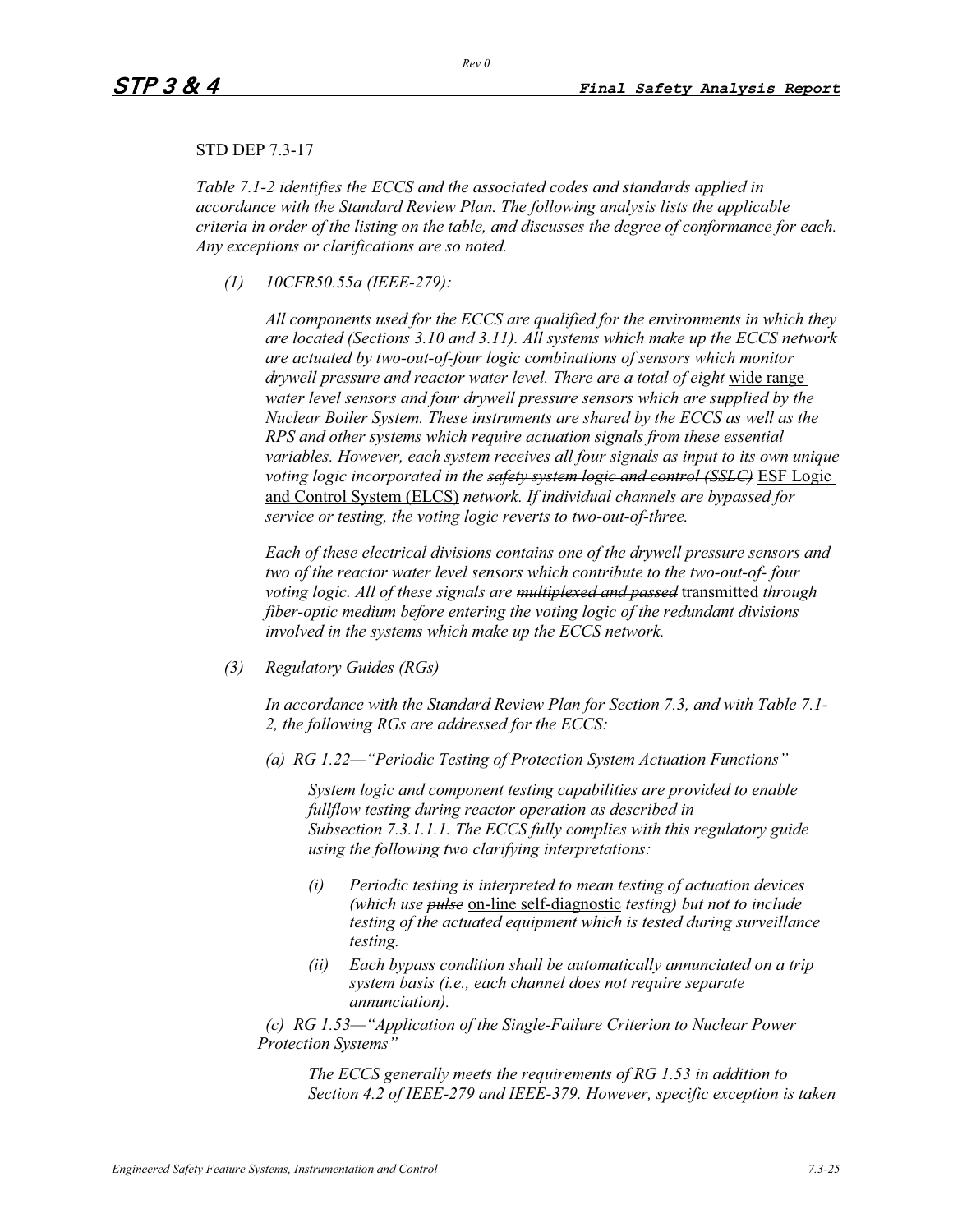*with regard to Paragraph C-2 as follows: Specific items which cannot be energized for test during plant operation, or tested by other than continuity tests without degrading plant operability or safety, will be exempt from the requirements of this paragraph. (e.g., the SRV solenoid pilot valves)*

*Redundant sensors and logic are utilized as described in Paragraph (1) above. There are no mode switches associated with the ECCS.* 

*(d) RG 1.62—"Manual Initiation of Protective Actions"* 

*All subsystems (i.e., HPCF, RCIC, ADS, and RHR/LPFL) have individual manual actuation pushbuttons with rotating collars in logic "and" combinations. The ADS has one manual start switch per channel. Thus, two collars must be rotated and two buttons pushed to actuate one division of ADS.* ADS has two divisions and each division has two trains. For each ADS division, first the "Arm" switch is activated. And then within a limited period of time, the "Initiation" Pushbutton is pushed. *An annunciator warning occurs when the collars are rotated. These design characteristics assure manual start to be a deliberate act. In addition, each pump has a manual start switch and each safety/relief valve has a manual keylock operation switch. There are no interlocks between the manual actuation switches and their actuation operators. The ECCS fully complies with this regulatory guide.*

*(e) RG 1.75-"Physical Independence of Electric Systems"* 

*The ECCS is in compliance with this regulatory guide assuming clarifications and alternates described in Subsection 7.1.2.10.5. Separation within the ECCS is such that controls, instrumentation, equipment, and wiring is segregated into four separate divisions designated I, II, III, and IV.*  Sensor input signals are in Division I, II, II, and IV. Control logic is performed in Divisions I, II and III. *Control and motive power separation is maintained in the same manner. Separation is provided to maintain the independence of the four divisions of the circuits and equipment so that the protection functions required during and following any design basis event can be accomplished.* 

- *(4) Branch Technical Positions (BTP)* 
	- *(c) BTP ICSB 21—"Guidance for Application of Regulatory Guide 1.47"*

*The ABWR design is a single unit.* ECCS is not shared between units. *Therefore, item B-2 of the BTP is not applicable. Otherwise, the ECCS is in full compliance with this BTP.* 

*(d) BTP IGSB 22—"Guidance for Application of Regulatory Guide 1.22"* 

*In general, actuated equipment within the reactor protection system can be fully tested during reactor operation. Exceptions for the RPS scram function are discussed in Subsection 7.2.2.2.3.1 (10). Exceptions for ECCS include the ADS valve pilot solenoids and the* such as the *LPFL shutdown valves which cannot be opened while the reactor is pressurized. However, both*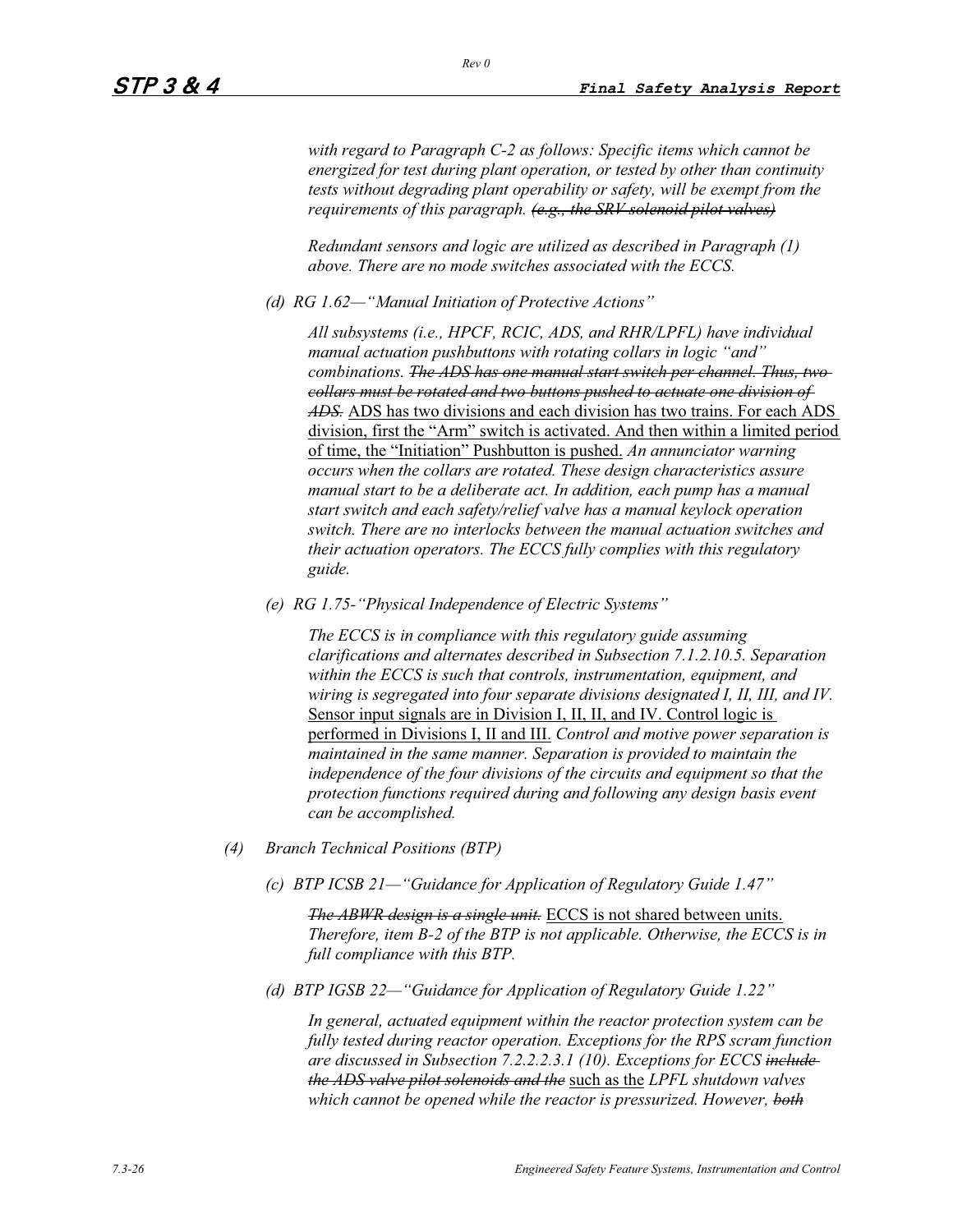these *can be tested during reactor shutdown. In addition, the ADS valve solenoids are monitored for continuity during the logic self- test.*

### 7.3.2.2 Leak Detection and Isolation System—Instrumentation and Controls

### 7.3.2.2.2 Specific Regulatory Requirements Conformance

STD DEP T1 3.4-1

STP DEP 1.1-2

*Table 7.1-2 identifies the LDS and the associated codes and standards applied in accordance with the Standard Review Plan. The following analysis lists the applicable criteria in order of the listing on the table, and discusses the degree of conformance for each. Any exceptions or clarifications are so noted.* 

*(1) 10CFR50.55a (IEEE-279)* 

*All components used for the safety isolation functions are qualified for the environments in which they are located (Sections 3.10 and 3.11). Most initiation parameters are represented by all four divisions which actuate the isolation functions via two-out-of-four logic permissives. Most of the sensors are provided by the Nuclear Boiler System. These instruments are shared by the ECCS, as well as the RPS and other systems which require actuation signals from these essential variables. However, each system receives all four signals as input to its own unique voting logic incorporated in the safety system logic and control (SSLC)* ESF Logic and Control System (ELCS) *network. If individual channels are bypassed for service or testing, the voting logic reverts to two-out-of-three.* 

*All of these signals are multiplexed and passed through fiber optic medium before entering the voting logic of the redundant divisions involved in the isolation valve logic. Separation and isolation are thus preserved both mechanically and electrically in accordance with IEEE-279 and Regulatory Guide 1.75. For further information see Subsection 9A.5.5.7.* 

*(4) Branch Technical Positions (BTPs)* 

*In accordance with the Standard Review Plan for Section 7.3, and with Table 7.1- 2, only BTPs 21 and 22 are considered applicable for the LDS. They are addressed as follows:* 

*(a) BTP ICSB 21—"Guidance for Application of Regulatory Guide 1.47"* 

*The ABWR design is a single unit.* LDI is not shared between units. *Therefore, Item B-2 of the BTP is not applicable. Otherwise, the LDS is in full compliance with this BTP.*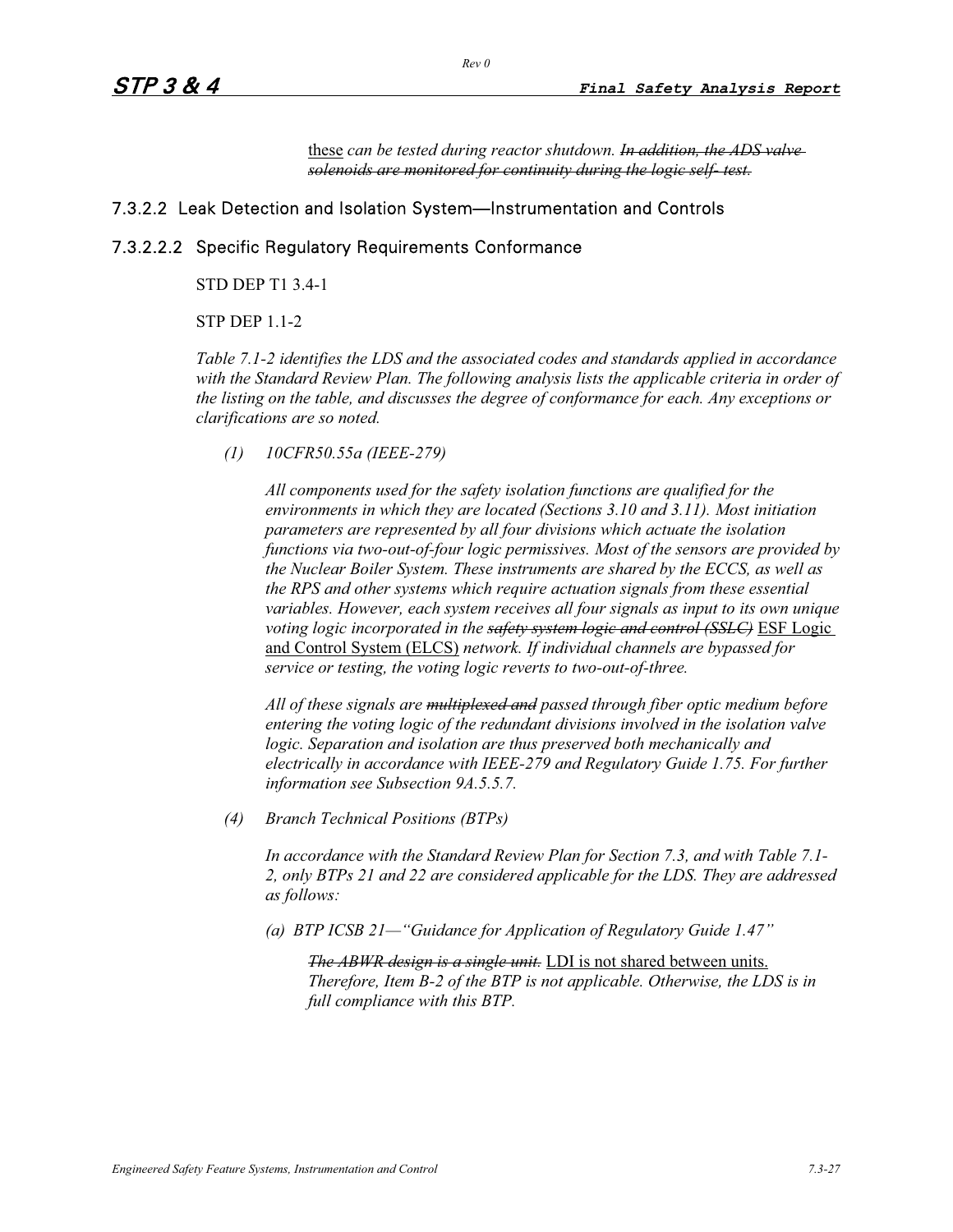## 7.3.2.3 RHR/Wetwell and Drywell Spray Mode—Instrumentation and Controls

## 7.3.2.3.2 Specific Regulatory Requirements Conformance

STP DEP 1.1-2

STD DEP 7.3-13

*Table 7.1-2 identifies the WDSC mode of the RHR System and the associated codes and standards applied in accordance with the Standard Review Plan. The following analysis lists the applicable criteria in order of the listing on the table, and discusses the degree of conformance for each. Any exceptions or clarifications are so noted.* 

*(1) 10CFR50.55a (IEEE-279)* 

*All components used for the safety functions are qualified for the environments in which they are located (Sections 3.10 and 3.11). This* The Drywell Spray *mode of the RHR System (unlike the LPFL mode which is automatically actuated by LOCA) is automatically* can be manually *actuated should high pressure conditions occur in the drywell and wetwell air space.* The Wetwell Spray mode can be initiated at any time provided the proper permissives are present.

*(4) Branch Technical Positions (BTPs)* 

*In accordance with the Standard Review Plan for Section 7.3, and with Table 7.1-* 2, only BTPs 21 and 22 are considered applicable for the W<del>DSC</del> Wetwell / Drywell Spray *mode. They are addressed as follows:* 

*(a) BTP ICSB 21— "Guidance for Application of Regulatory Guide 1.47"* 

*The ABWR design is a single unit.* RHR equipment is not shared between units. *Therefore, Item B-2 of the BTP is not applicable. Otherwise, the WDSC is in full compliance with this BTP.* 

## 7.3.2.4 RHR/Suppression Pool Cooling Mode—Instrumentation and Controls

### 7.3.2.4.2 Specific Regulatory Requirements Conformance

STP DEP 1.1-2

*Table 7.1-2 identifies the SPC mode of the RHR System and the associated codes and standards applied in accordance with the Standard Review Plan. The following analysis lists the applicable criteria in order of the listing on the table, and discusses the degree of conformance for each. Any exceptions or clarifications are so noted.* 

*(4) Branch Technical Positions (BTPs)* 

*In accordance with the Standard Review Plan for Section 7.3, and with Table 7.1- 2, only BTPs 21 and 22 are considered applicable for the SPC mode. They are addressed as follows:* 

*(a) BTP ICSB 21— "Guidance for Application of Regulatory Guide 1.47"*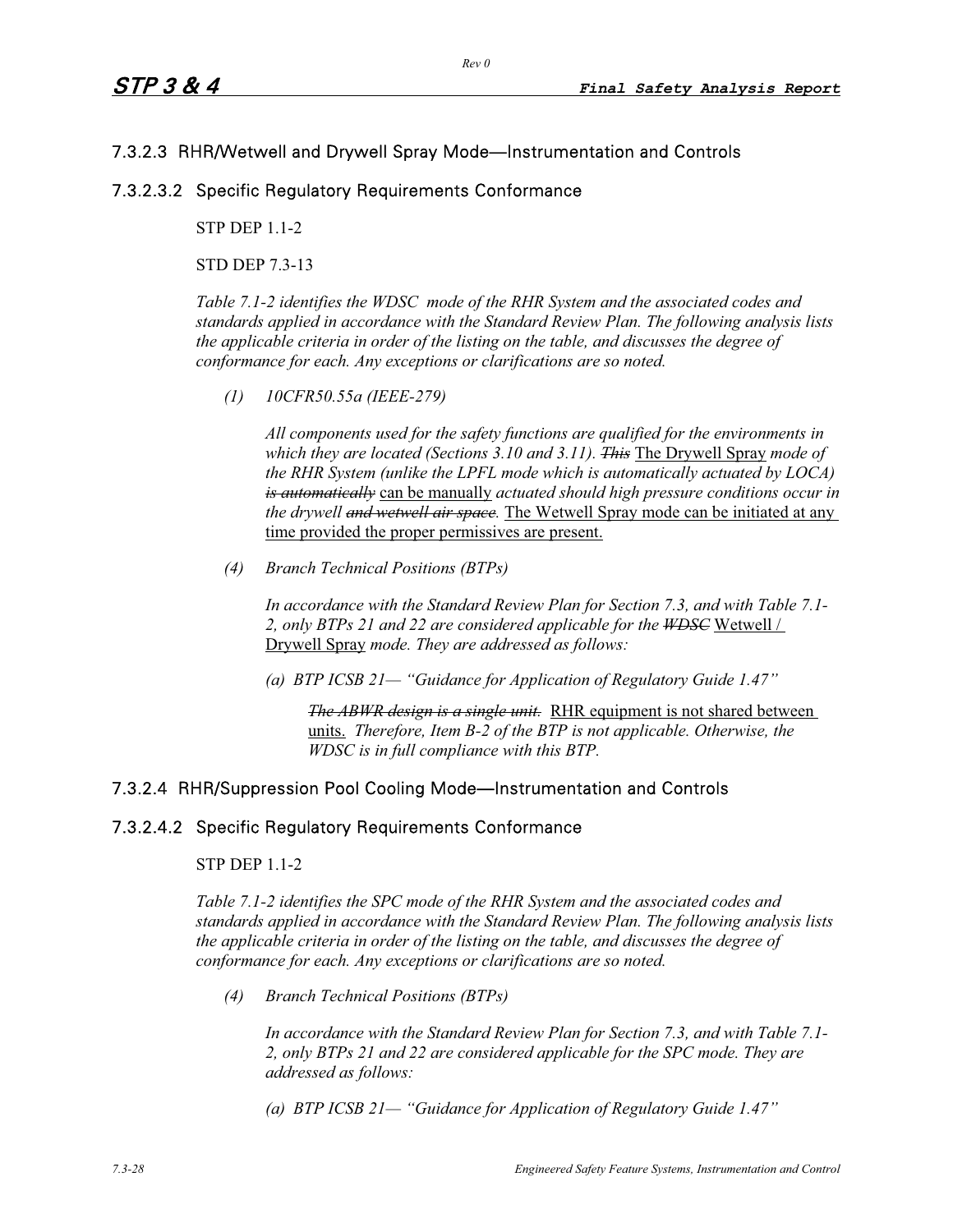*The ABWR design is a single unit.* RHR equipment is not shared between units. *Therefore, Item B-2 of the BTP is not applicable. Otherwise, the SPC mode is in full compliance with this BTP.* 

### 7.3.2.5 Standby Gas Treatment System—Instrumentation and Controls

### 7.3.2.5.2 Specific Regulatory Requirements Conformance

### STP DEP 1.1-2

*Table 7.1-2 identifies the SGTS and the associated codes and standards applied in accordance with the Standard Review Plan. The following analysis lists the applicable criteria in order of the listing on the table, and discusses the degree of conformance for each. Any exceptions or clarifications are so noted.* 

*(4) Branch Technical Positions (BTPs)* 

*In accordance with the Standard Review Plan for Section 7.3, and with Table 7.1- 2, only BTPs 21 and 22 are considered applicable for the SGTS. They are addressed as follows:* 

*(a) BTP ICSB 21— "Guidance for Application for Regulatory Guide 1.47"* 

*The ABWR design is a single unit.* SGT equipment is not shared between units. *Therefore, Item B-2 of the BTP is not applicable. Otherwise, the SGTS is in full compliance with this BTP.* 

## 7.3.2.6 Emergency Diesel Generator Support System—Instrumentation and Control

### 7.3.2.6.2 Specific Regulatory Requirements Conformance

STP DEP 1.1-2

*(4) Branch Technical Positions (BTPs)* 

*In accordance with the Standard Review Plan for Section 7.3, and with Table 7.1- 2, only BTPs 21 and 22 are considered applicable for the diesel generator support systems.*

*They are addressed as follows:* 

*(a) BTP ICSB 21— "Guidance for Application for Regulatory Guide 1.47"* 

*The ABWR design is a single unit.* DG support equipment is not shared between units. *Therefore, Item B-2 of the BTP is not applicable. Otherwise, the diesel generator support systems are in full compliance with this BTP.*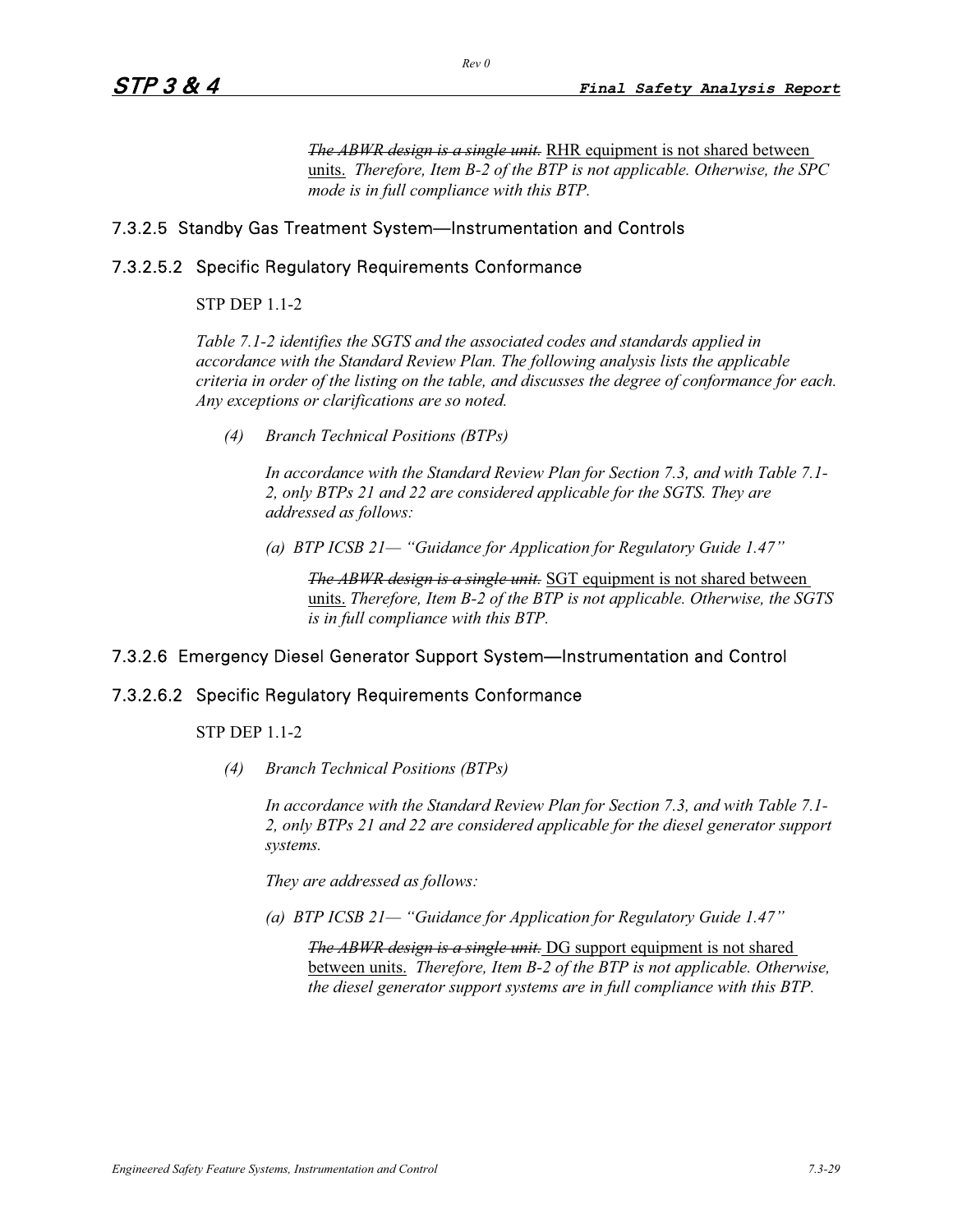# 7.3.2.7 Reactor Building Cooling Water System and Reactor Service Water System Instrumentation and Controls

## 7.3.2.7.2 Specific Regulatory Requirements Conformance

## STP DEP 1.1-2

*Table 7.1-2 identifies the RCW and RSW Systems and the associated codes and standards applied in accordance with the Standard Review Plan. The following analysis lists the applicable criteria in order of the listing on the table, and discusses the degree of conformance for each. Any exceptions or clarifications are so noted.* 

*(4) Branch Technical Positions (BTPs)* 

*In accordance with the Standard Review Plan for Section 7.3, and with Table 7.1- 2, only BTPs 21 and 22 are considered applicable for the RCW System. They are addressed as follows:* 

*(a) BTP ICSB 21— "Guidance for Application for Regulatory Guide 1.47"* 

*The ABWR design is a single unit.* RCW equipment is not shared between units. *Therefore, Item B-2 of the BTP is not applicable. Otherwise, the RCW is in full compliance with this BTP.* 

## 7.3.2.8 Essential HVAC Systems—Instrumentation and Control

## 7.3.2.8.2 Specific Regulatory Requirements Conformance

STP DEP 1.1-2

STD DEP Admin

*Table 7.1-2 identifies the HVAC Systems and the associated codes and standards applied in accordance with the Standard Review Plan. The following analysis lists the applicable criteria in order of the listing on the table, and discusses the degree of conformance for each. Any exceptions or clarifications are so noted.* 

*(1) 10CFR50.55a (IEEE-279)* 

*The essential HVAC Systems (HVAC) have two* are powered by three *independent electrical divisions and are redundantly designed so that failure of any single electrical component will not interfere with the required safety action of the system.* 

*The HVAC System utilizes mechanical Divisions A & B* A, B, and C *corresponding with electrical Divisions I & II,* I, II, and III, *respectively. Electrical separation is maintained between the redundant divisions.* 

*(4) Branch Technical Positions (BTPs)*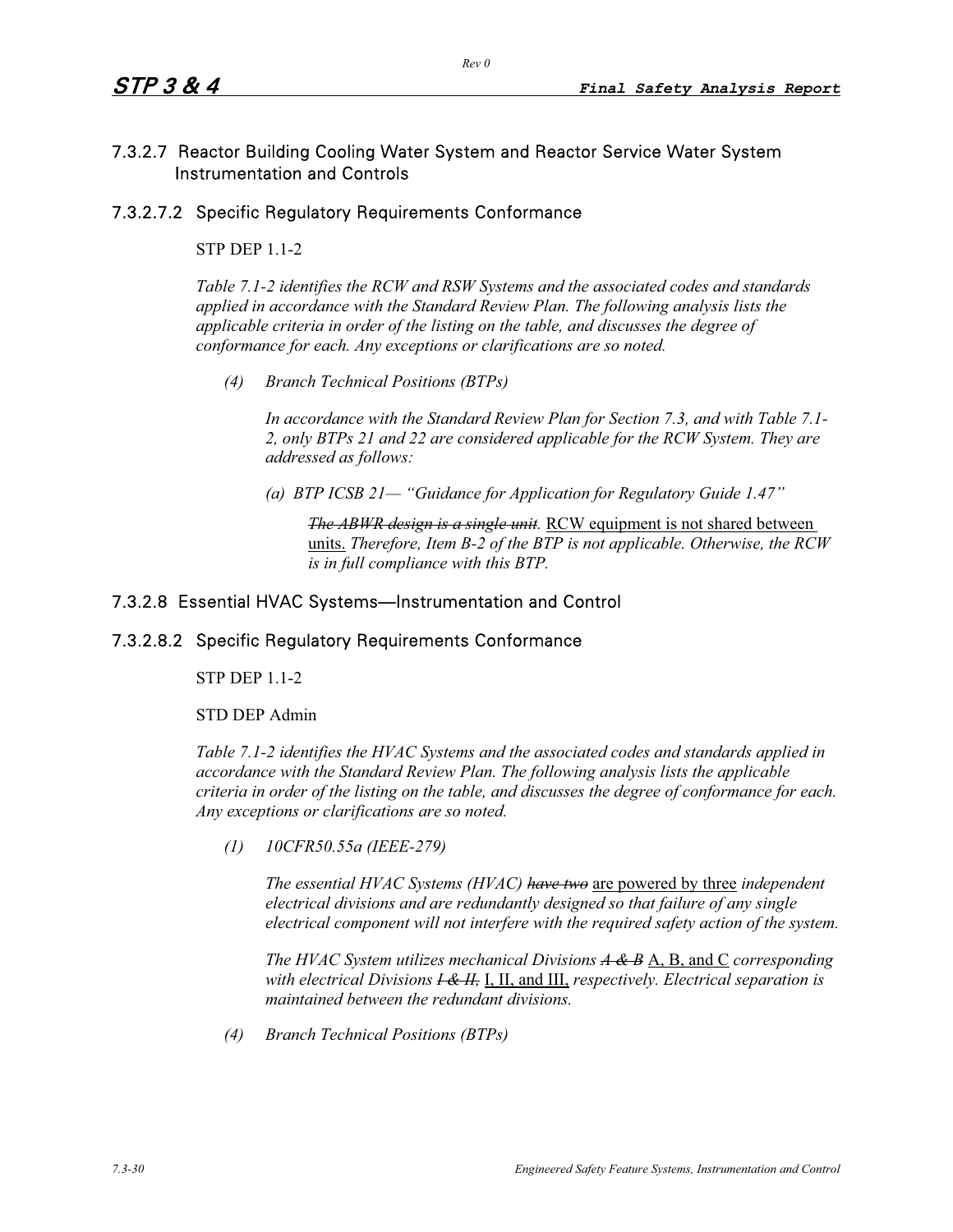*In accordance with the Standard Review Plan for Section 7.3, and with Table 7.1- 2, only BTPs 21 and 22 are considered applicable for the HVAC System. They are addressed as follows:* 

*(a) BTP ICSB 21— "Guidance for Application for Regulatory Guide 1.47"* 

*Rev 0* 

*The ABWR design is a single unit.* HVAC equipment is not shared between units. *Therefore, item B-2 of the BTP is not applicable. Otherwise, the HVAC System is in full compliance with this BTP.* 

## 7.3.2.9 HVAC Emergency Cooling Water System—Instrumentation and Control

## 7.3.2.9.2 Specific Regulatory Requirements Conformance

### STP DEP 1.1-2

*Table 7.1-2 identifies the HECW System and the associated codes and standards applied in accordance with the Standard Review Plan. The following analysis lists the applicable criteria in order of the listing on the table, and discusses the degree of conformance for each. Any exceptions or clarifications are so noted.* 

*(4) Branch Technical Positions (BTPs)* 

*In accordance with the Standard Review Plan for Section 7.3, and with Table 7.1- 2, only BTPs 21 and 22 are considered applicable for the HECW System. They are addressed as follows:* 

*(a) BTP ICSB 21— "Guidance for Application for Regulatory Guide 1.47"* 

*The ABWR design is a single unit.* HECW is not shared between units. *Therefore, Item B-2 of the BTP is not applicable. Otherwise, the HECW System is in full compliance with this BTP.* 

## 7.3.2.10 High Pressure Nitrogen Gas Supply System—Instrumentation and Controls

## 7.3.2.10.2 Specific Regulatory Requirements Conformance

#### STP DEP 1.1-2

*Table 7.1-2 identifies the HPIN System and the associated codes and standards applied in accordance with the Standard Review Plan. The following analysis lists the applicable criteria in order of the listing on the table, and discusses the degree of conformance for each. Any exceptions or clarifications are so noted.* 

*(4) Branch Technical Positions (BTPs)* 

*In accordance with the Standard Review Plan for Section 7.3, and with Table 7.1- 2, only BTPs 21 and 22 are considered applicable for the HPIN System. They are addressed as follows:* 

*(a) BTP ICSB 21— "Guidance for Application for Regulatory Guide 1.47"*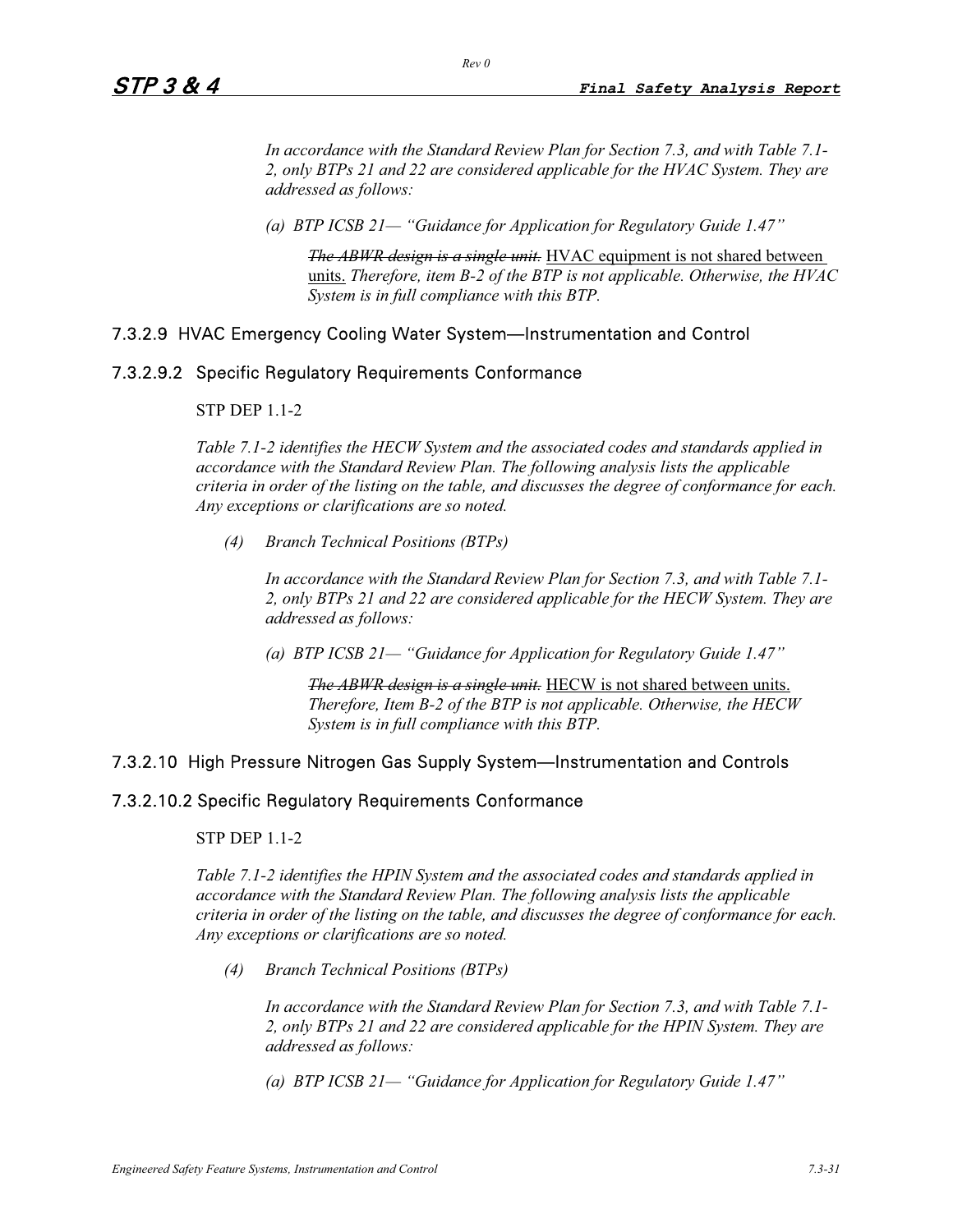*The ABWR design is a single unit.* HPIN is not shared between units. *Therefore, Item B-2 of the BTP is not applicable.*

# 7.3.3 COL License Information

# 7.3.3.1 Cooling Temperature Profiles for Class 1E Digital Equipment

The following standard supplement addresses COL item 7.3-1.

The room profiles for equipment qualification are included in Appendix 3I. These profiles wil be confirmed as part of the pre-operational testing. See Tier 1 Table 3.4-1 item 14(b).